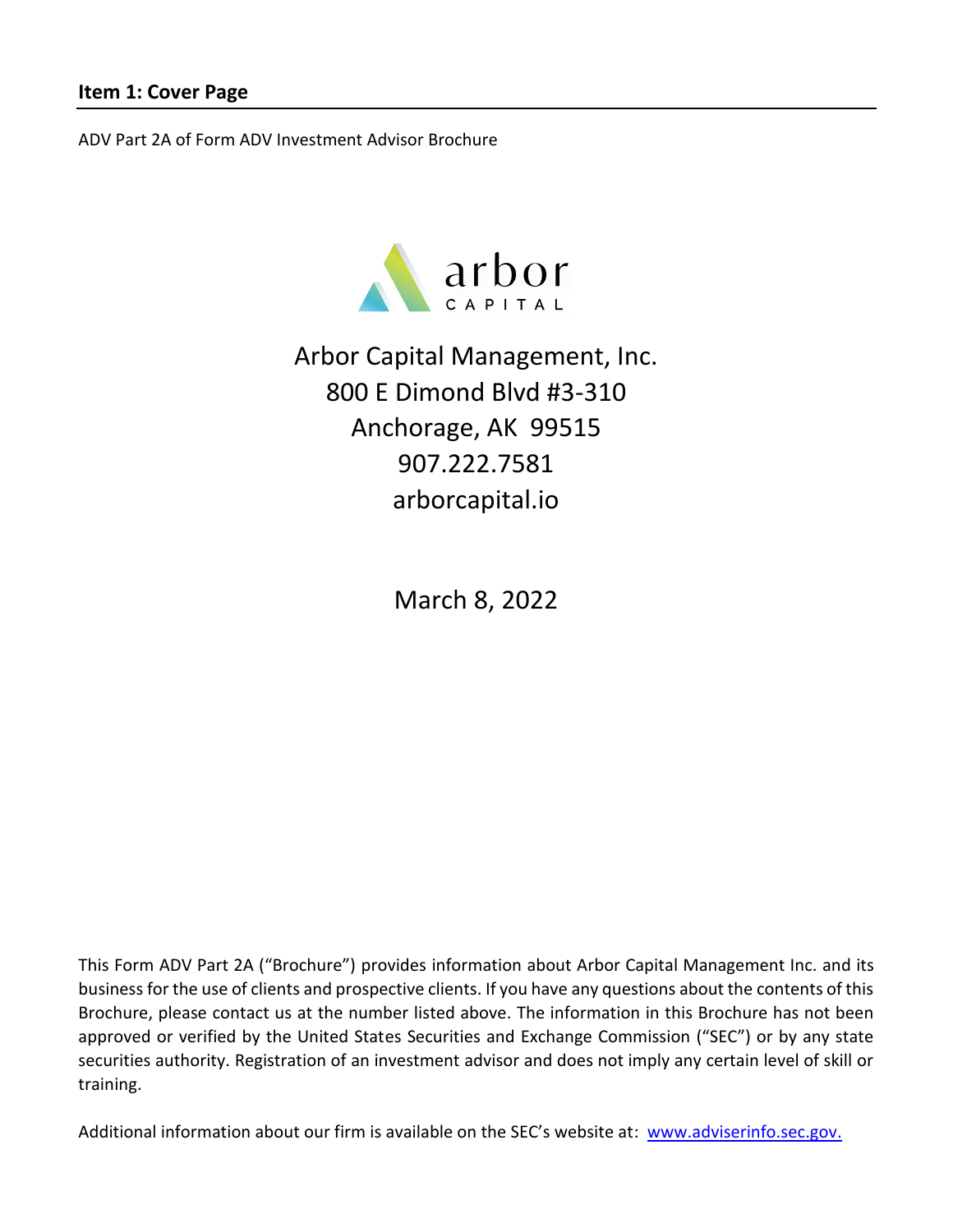### <span id="page-1-0"></span>**Item 2. Material Changes**

Arbor Capital Management Inc. is required to advise clients and prospective clients of any material changes to our Firm Brochure ("Brochure") from our last annual update dated March 16, 2021.

Clients will receive an annual summary of any material changes to this and subsequent Brochures no later than April 30 which is 120 days after our fiscal year-end. At that time, we will offer a copy of our most current Firm Brochure. We will also promptly provide ongoing disclosure information about material changes, as necessary.

Please note that we do not have to provide this information to a client or prospective client who has not received a previous version of our Brochure.

#### **Material Changes:**

We moved our principal office on July 15<sup>th</sup>. Please refer to the Cover Page of this Brochure for our new address. We've also re-written this brochure and made some minor edits as well as stylistic updates for the sake of clarity. We encourage you to read this brochure carefully and contact us with any questions.

We have updated our fees and have added additional language related to third party platform fees. Please refer to Item 5 for specific details.

We have updated Item 4 to reflect the addition of Kirby Houchin as a principal of the firm through ownership.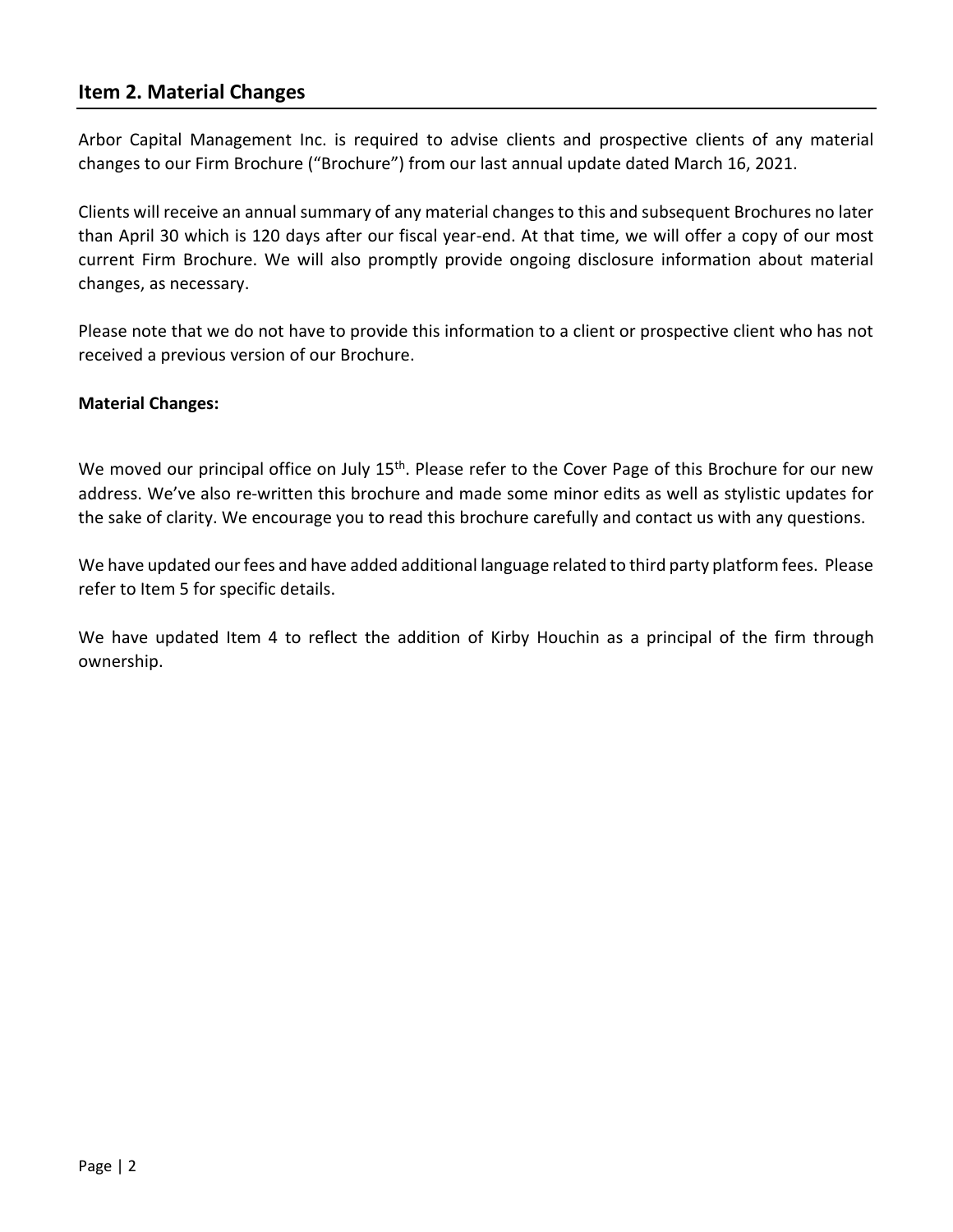<span id="page-2-0"></span>

| Item 11. Code of Ethics, Participation, or Interest in Client Transactions & Personal Trading14 |  |
|-------------------------------------------------------------------------------------------------|--|
|                                                                                                 |  |
|                                                                                                 |  |
|                                                                                                 |  |
|                                                                                                 |  |
|                                                                                                 |  |
|                                                                                                 |  |
|                                                                                                 |  |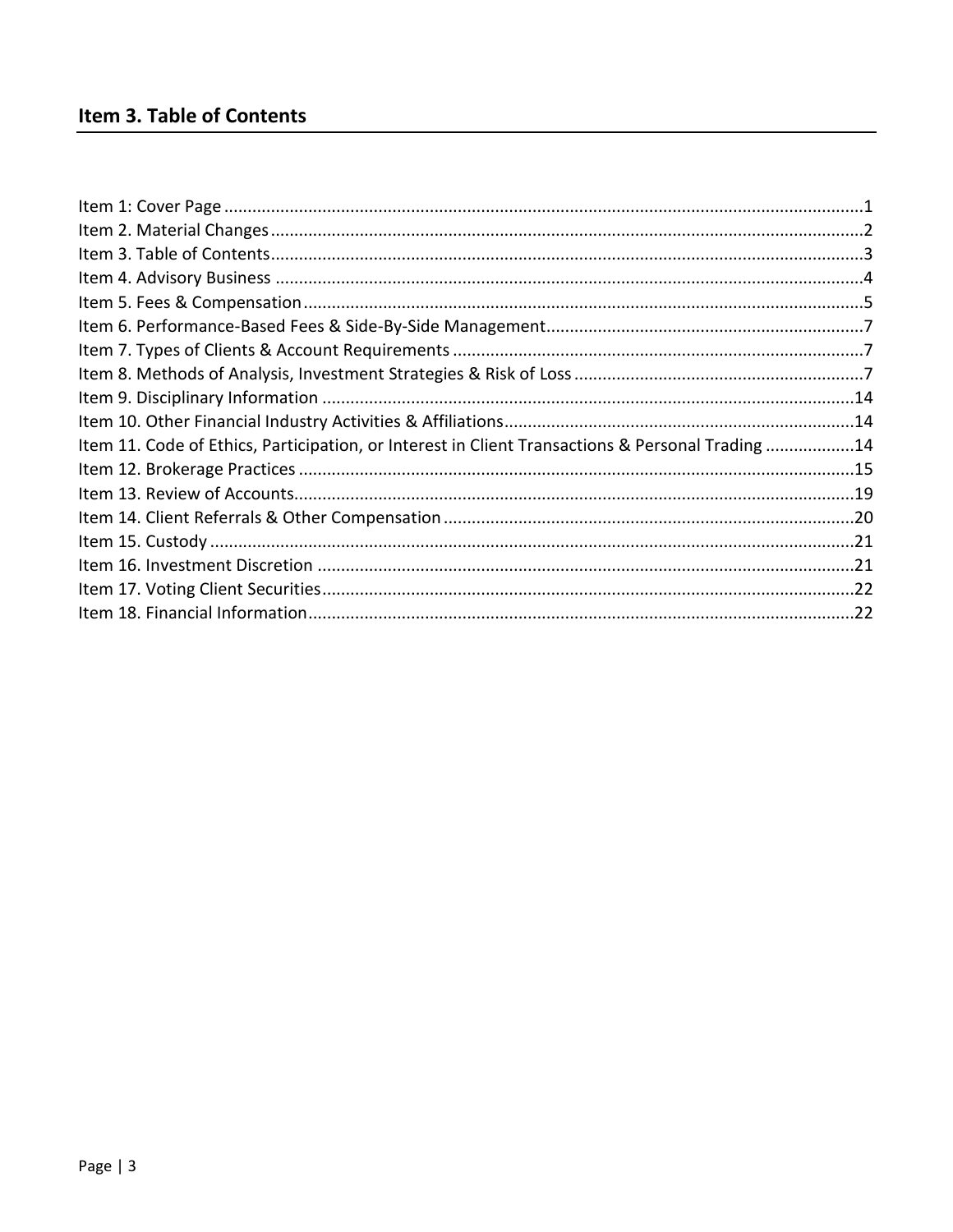### <span id="page-3-0"></span>**Item 4. Advisory Business**

#### **Firm Description**

Arbor Capital Management Inc. ('we," "us," "our," or "Arbor") a State of Alaska Corporation, was formed in November of 1997. Our principal owners are Matthew Kolesky, Ty Schommer, and Kirby Houchin.

#### **Types of Advisory Services**

Arbor offers a variety of advisory services to our clients including investment strategies, asset allocation, asset selection, creation of a personal Investment Policy Statement ("IPS"), and regular portfolio monitoring rebalancing.

#### **Investment Management Services**

We work with you to identify your investment goals and objectives as well as risk tolerance in order to create an initial IPS designed to complement your financial goals and objectives. We then construct a portfolio based upon your IPS and customized to your particular circumstances, which may include, but not be limited to: mutual funds, equities, bonds, fixed income, debt securities, ETFs, real estate, digital assets, REITs, and government securities. securities as appropriate. Our investment management services are offered on a discretionary basis, which you grant to us through a written agreement. This allows us to execute transactions in your account(s) without requiring your permission to do so. Non-discretionary investment management services will be considered on a case-by-case basis. Once we have implemented your IPS we will review and rebalance your account(s) as necessary and in line with your IPS.

### **Financial Planning and Consulting Services**

Financial Planning and Consulting involves accumulating and organizing information about your current and desired financial status and identifying your specific goals and objectives. We accomplish this through interviews and the completion of a data-gathering questionnaire. Takeaways may include recommendations of asset allocation and specific security selection as well as cash flow models. Financial Consulting does not include legal or tax advice, nor does it grant us discretionary power over your financial accounts.

Financial Consulting services are provided outside our investment management services and will vary. These services will be described in a separate written agreement.

### **Sub-Advisory Services – Digital Asset Separate Account Management**

Arbor offers digital asset separate account sub-advisory services to unaffiliated investment advisers through Arbor Digital – a separate division of Arbor. In these cases, the third-party adviser ("TPA") selects Arbor to manage separate accounts overseen by the TPA. Our agreement is with the TPA, not with the end client, and the TPA retains the discretionary authority to hire us, as well as to terminate our services. The TPA is responsible for determining that Arbor's digital asset allocations are appropriate for the TPA's client and for ongoing monitoring and reporting of our management in light of the end-client's needs.

### **Client-Tailored Relationships**

Page | 4 As a fiduciary to all our clients, Arbor always act's solely in your best interest. Arbor offers the same suite of services to all clients. However, specific client financial plans and their implementation are dependent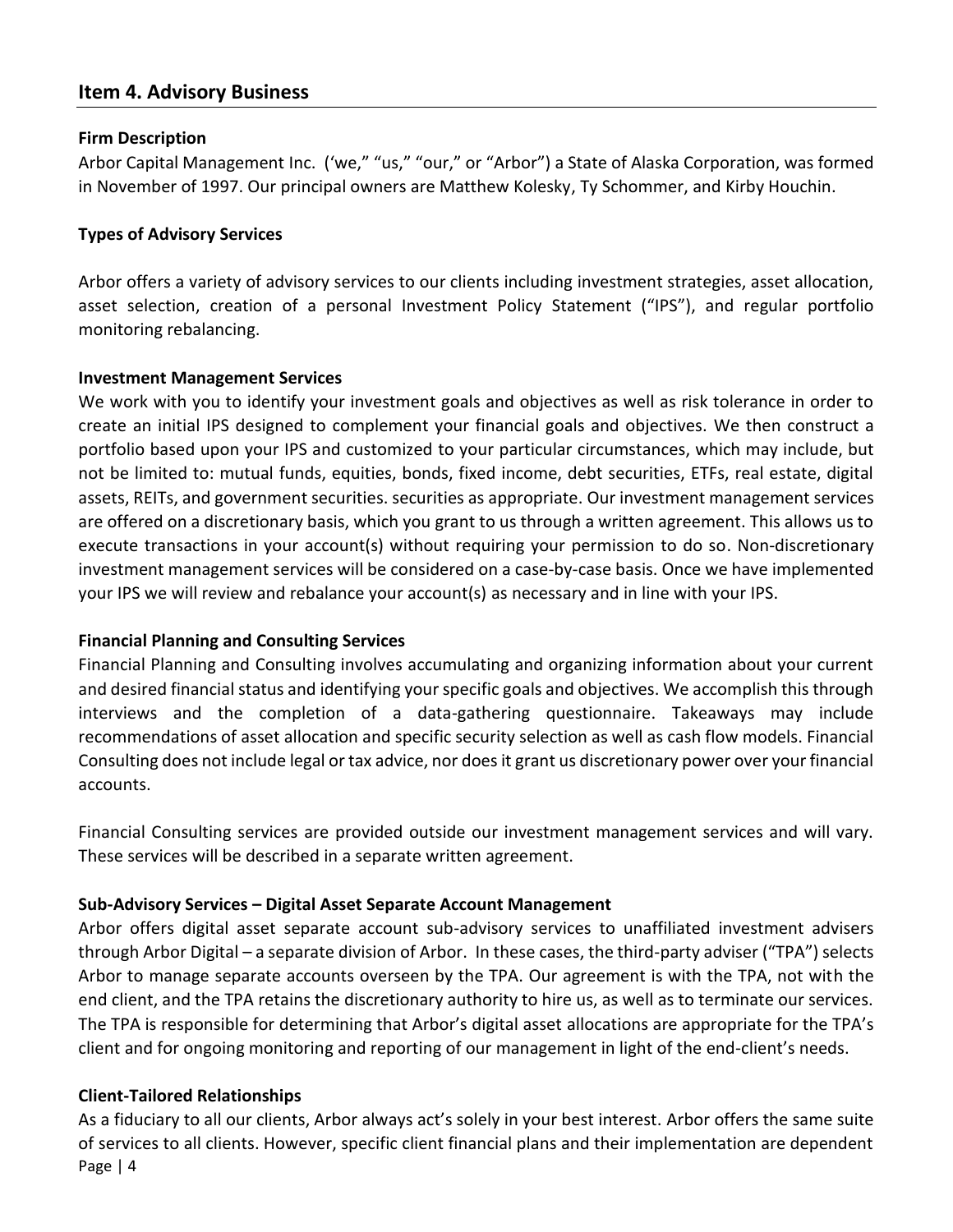upon the individual client's Investment Policy Statement (IPS), or substantially similar materials, which outlines each client's current situation (income, tax levels, and risk tolerance levels) and is used to construct a client specific plan to aid in the selection of a portfolio that matches restrictions, needs, and targets.

You may impose restrictions related to investing in certain securities or types of securities in accordance with your values or beliefs. However, if the restrictions prevent us from properly servicing your account(s), or if the restrictions would require Arbor to deviate from our standard suite of services, we reserve the right to end the relationship.

TPA's may impose reasonable restrictions related to specific digital assets, however as noted above, if these restrictions prevent Arbor from properly servicing the sub-advised account(s), we reserve the right to end the relationship.

#### **Important Information for Retirement Investors**

When we recommend that you rollover retirement assets or transfer existing retirement assets (such as a 401(k) or an IRA) to our management, we have a conflict of interest. This is because we will generally earn additional revenue when we manage more assets. In making the recommendation, however, we do so only after determining that the recommendation is in your best interest. Further, in making any recommendation to transfer or rollover retirement assets, we do so as a "fiduciary," as that term is defined in ERISA or the Internal Revenue Code, or both. We also acknowledge we are a fiduciary under ERISA or the Internal Revenue Code with respect to our ongoing investment advisory recommendations and discretionary asset management services, as described in the advisory agreement we execute with you. To the extent we provide non-fiduciary services to you, those will be described in the advisory agreement.

### **Participation in Wrap Fee Programs**

We do not offer or participate in a Wrap Fee Program.

#### **Assets Under Management**

As of December 31, 20214, we managed \$302,867,014 of client assets on a discretionary basis, and \$6,840,683 on a non-discretionary basis.

## <span id="page-4-0"></span>**Item 5. Fees & Compensation**

#### **Investment Management Fees**

| <b>Assets Under Management</b> | <b>Annual Fee</b> |
|--------------------------------|-------------------|
| $$0 - $499,000$                | 1.25%             |
| \$500,000 - \$999,999          | 1.10%             |
| \$1,000,000 - \$1,999,999      | 1.00%             |
| \$2,000,000 and above          | 0.85%             |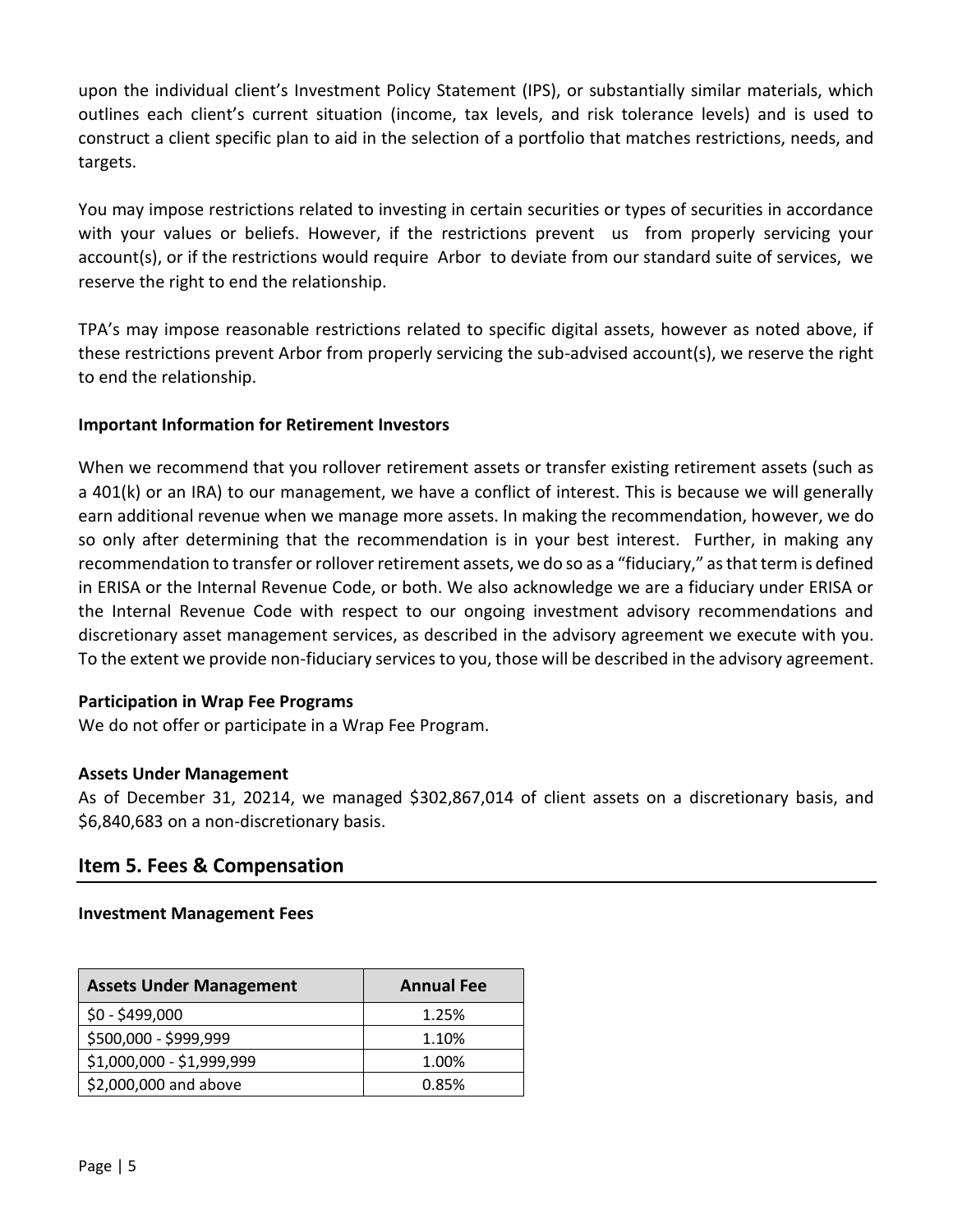The fees shown above are our standard fee schedule. These fees are negotiable, and the final fee schedule is attached as Exhibit II of our Investment Advisory Contract. Excluding accounts holding digital assets, fees are paid quarterly in advance. Accounts holding digital assets are billed monthly in arrears. For account(s) terminated mid period, refunds are given on a prorated basis, based on the number of days remaining in a quarter at the point of termination. For digital asset accounts opened mid-month, fees will be prorated and based on the number of days remaining in the billing month. You may terminate our services at any time by providing 10 days written notice.

All advisory fees are withdrawn directly from your account(s) pursuant to written authorization contained within our advisory agreement with you.

#### **Financial Planning and Consulting Fees**

We may perform services for you where the price of the service is based upon the amount of time to complete the service times an hourly rate. The time is rounded to the tenth of an hour. The rate per hour depends upon the level of complexity of the service, experience and expertise of the personnel used to do the work. This negotiable rate would normally not exceed \$250 per hour. The tasks and services to be performed are described in the written agreement with us that also includes the hourly rate, an estimate of time to complete the project, and the procedure for refund or partial billing if the engagement is terminated before completion. If the engagement is terminated before completion, any completed work product deliverables will be provided if completed and paid for. Financial Planning and Consulting fees are billed monthly in arrears and are payable directly by check.

#### **TPA Fees**

Fees for our management services to TPAs are billed monthly arrears. Our maximum annual rate is 1%. Our fees are negotiable and the specific terms and conditions are described in the TPA agreement. Our agreements with TPAs also specify that, if the TPA intends to pay our fee from the TPA's end-client assets, the TPA is authorized to do so. The actual impact of our fees on those paid by TPA end-clients is determined by the TPA's agreement with its own clients and is entirely separate from the TPA's agreement with Arbor. This means that some TPA end-clients may pay the TPA additional fees to cover the costs of Arbors services, and some may not.

Compensation for our services will be calculated as set forth in the agreement between us. We may modify the terms of any agreement by providing written changes to you for signature. While we strive to maintain competitive fees, the same or similar services may be available form other firms at higher or lower fees. For purposes of determining the value of separately managed accounts, we rely on the values provided by your account custodian. Your custodian provides information about pricing services through direct communication with you.

### **Other Fees**

Page | 6 Your account(s) may incur other fees and expenses in addition to the fees described above. These fees are separate from, and in addition to, Arbor's fees. They may include trade commissions, platform fees and custodial or transaction fees, and are paid directly to the custodians, or brokers as disclosed to you by account agreements, trade confirmations, and prospectuses. Your custodian provides detailed notice to you of the service fees applicable to your accounts. Client assets may be invested in mutual funds, including open-end and closed-end mutual funds and exchange-traded funds, as well as other types of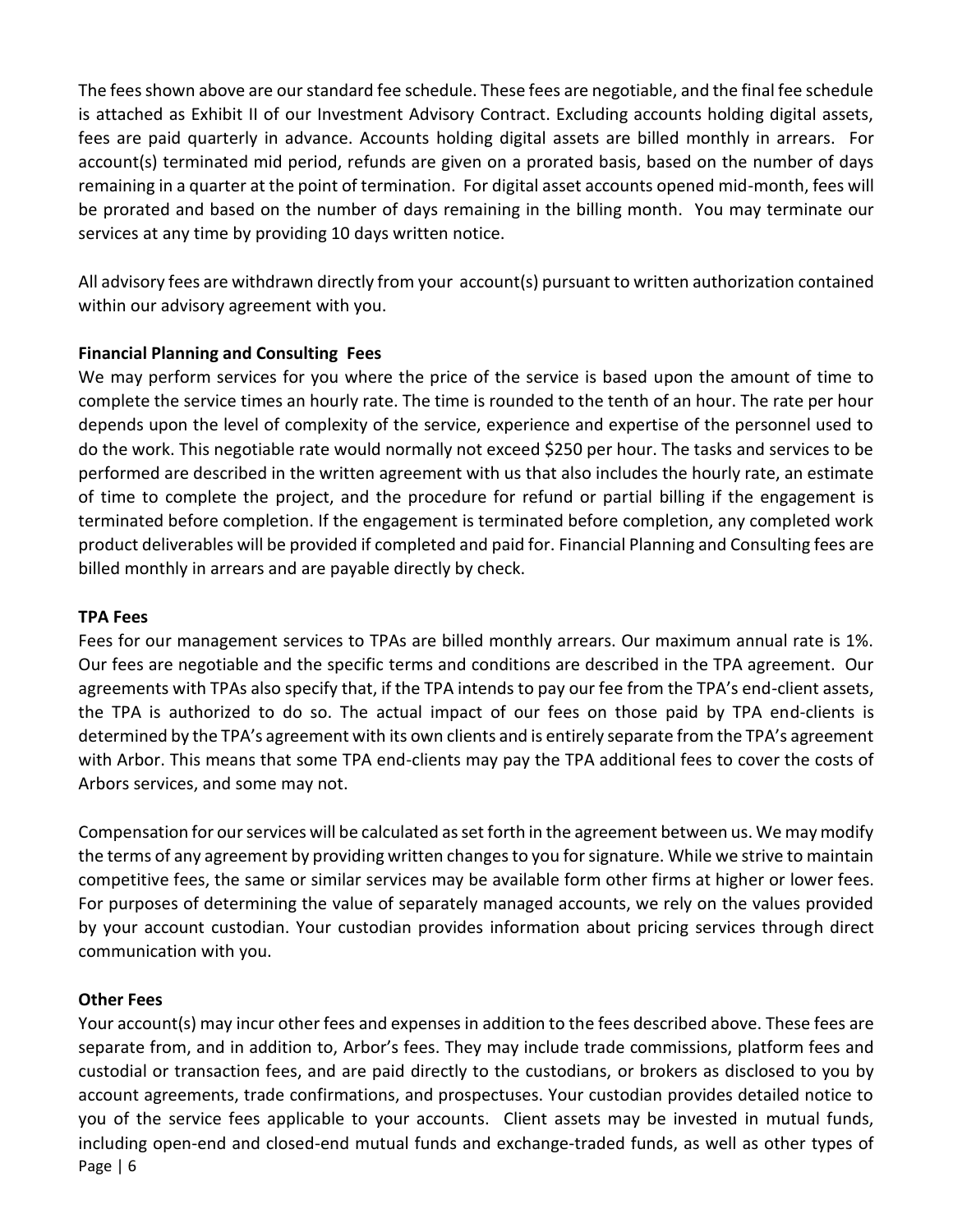pooled investment vehicles, which generally pay an investment management fee, separate from our advisory fees, to another investment adviser.

Please see Item 12 - Brokerage Practices, for additional information and disclosure related to other costs you may incur.

#### **Outside Compensation**

Neither Arbor nor any of our supervised persons accept any compensation for the sale of securities or other investment products, including asset-based sales charges or service fees from the sale of mutual funds.

## <span id="page-6-0"></span>**Item 6. Performance-Based Fees & Side-By-Side Management**

We do not charge advisory fees based on a share of the capital appreciation of funds or securities in client's accounts.

## <span id="page-6-1"></span>**Item 7. Types of Clients & Account Requirements**

We provide services to the following types of clients:

- Individual and high net worth individuals
- Pension and profit-sharing plans
- Trusts, Estates, and Charitable Organizations
- Corporations/Business Entities

#### **Minimum Account Size**

We do not impose a minimum account size on new or existing client accounts.

# <span id="page-6-2"></span>**Item 8. Methods of Analysis, Investment Strategies & Risk of Loss**

#### **Methods of Analysis**

Arbor's methods of analysis include fundamental analysis, technical analysis, and cyclical analysis.

**Fundamental analysis** involves the analysis of financial statements, the general financial health of the asset, and/or the analysis of management or competitive advantages. Specifically, fundamental analysis concentrates on factors that determine an asset's value and expected future earnings. This strategy would normally encourage purchases in assets that are undervalued or priced below their perceived value. The risk assumed is that the market will fail to reach expectations of perceived value.

**Technical analysis** involves the analysis of past market data; primarily price and volume and attempts to predict a future asset price or direction based on market trends. The assumption is that the market follows discernible patterns and if these patterns can be identified then a prediction can be made. The risk is that markets do not always follow patterns and relying solely on this method may not work long term.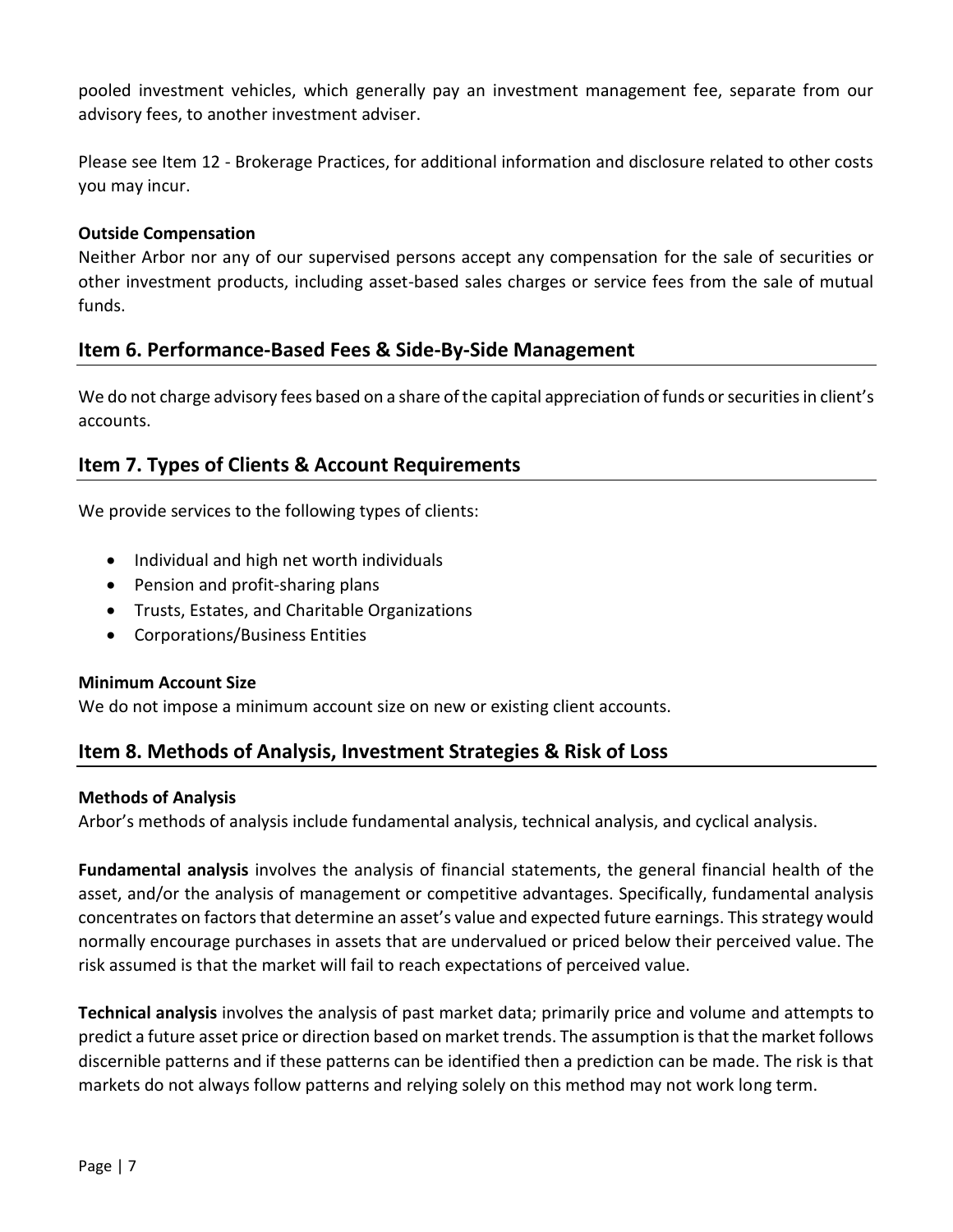**Cyclical analysis** involved the analysis of business cycles to find favorable conditions for buying and/or selling an asset. It assumes that the markets react in cyclical patterns which, once identified, can be leveraged to provide performance. The risks with this strategy are two-fold: 1) the markets do not always repeat cyclical patterns and 2) if too many investors begin to implement this strategy, it changes the very cycles they are trying to take advantage of.

**Qualitative Analysis** (generally applicable to our digital asset strategies) is the use of non-quantifiable methods to evaluate investment or business opportunities and makes decisions. This is different from quantitative analysis, which relies on a company's income statement, balance sheet and other quantifiable metrics.

In addition to the above, our analysis for digital assets also focuses on the following:

- $\triangleright$  On-Chain analysis which includes:
	- o Transaction Volume
	- o Wallet Address Statistics
	- o Exchange Flows
	- o Ownership Details Concentration and Time Held
- $\triangleright$  Protocol and Product Adoption including:
	- o User, wallet, and transaction growth rates
	- o Hash Rates
	- o Staking Percentage
- $\triangleright$  Community and developer strength

### **Investment Strategies**

### **Traditional Assets**

We are focused on long term investment strategies. Our core tenants are wealth preservation, diversification, and growth. Our strategies also consider alignment with client goals with appropriate risk adjusted returns. Once your allocation decision has been made, we employ both passive (index) strategies, along with active management. Our goal is to create the most appropriate risk/return profile, at the most efficient operating expense and tax cost, for your unique goals, objectives, and constraints.

Index investors typically benefit from lower expenses, turnover, and tax costs. Active investors pay more overhead, but the assumption is that the added costs more than pay for themselves over time, because managed funds should outperform after fees. There is substantial research indicating that most active managers do not achieve sustainable outperformance over time. Given the additional cost and complexity of many active management strategies, we believe the decision to include them (and how to do so most effectively) is critical.

In our view, there can be benefits to both strategies that aren't necessarily mutually exclusive. There are many factors to consider including your comfort with complexity, and the liquidity of your investments.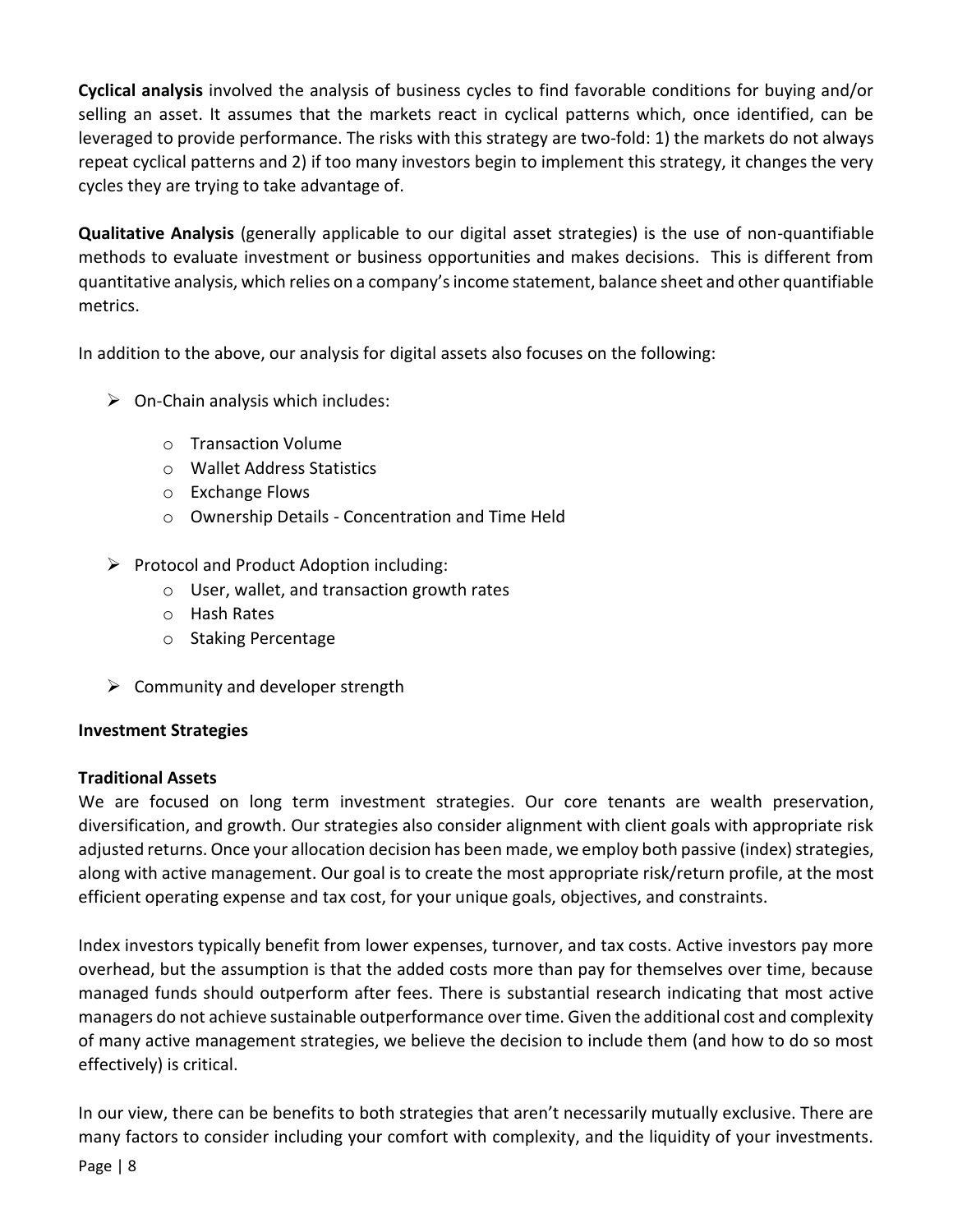The higher your performance expectations, the more important it is to think carefully about potential costs, due diligence requirements, and the reporting needs that tend to come with complex investments. We see our job as taking responsibility for such evaluations and for determining which mix of approaches is most likely to serve you well over time.

#### **Digital Asset Strategies**

Our strategies for digital assets focus on diversification of assets within the Gemini exchange platform. Generally, digital asset portfolios will consist of specific weightings that are selected based on their core tenants:

*Store of Value*: Bitcoin started as the first digital asset whose early ambition and use case as a decentralized peer-to-peer version of electronic cash has expanded and matured. Within our portfolio Bitcoin acts as scarce digital gold & store of value, an inflation hedge, and an uncorrelated asset.

*Platforms and Protocols***:** Ethereum serves as the first digital smart contract platform. Ethereum aims to be technology that is home to digital money, global payments, and applications. As competitors come to market our portfolio will look to capitalize.

*Decentralized Finance***:** Digital assets specific to protocols looking to create a global, open alternative to the current financial system, opening financial services and products to anyone with an internet connection. Services include insurance, borrowing and lending, asset management, savings, and derivatives; and is expanding as use-cases continue to evolve.

*Utility:* Digital assets with hybrid value accrual mechanism - Economic and Loyalty/Rewards. Owning these digital assets allows investors to participate in the protocol's economic growth as well as it's loyalty and discount programs attached to its products and services.

### **Risk of Loss**

Arbor generally seeks investment strategies that do not involve significant or unusual risk beyond that of the general domestic and/or international equity markets. However, we utilize margin transactions and options writing. Margin transactions and options writing generally hold greater risk of capital loss and clients should be aware that there is a chance of material risk of loss using any of those strategies. In addition, as suitable and appropriate, we may recommend digital assets for a client portfolio. Digital assets are extremely volatile/speculative and subject to a variety of additional risks; they can lose some, or all of their value, and are not covered by FDIC or SIPC insurance. Please see below for additional information related to the risks of specific securities we use, including the section titled**: Risks Associated with Cryptocurrencies, Tokens, and Other Digital Assets Generally.**

Past performance is not a guarantee of future returns. Investing in securities/digital assets involves a risk of loss that you should be prepared to bear.

While we may purchase individual stocks and bonds for clients, in most cases we invest in exchange traded funds ("ETFs") or mutual funds to obtain exposure to equities, fixed income markets, foreign securities, commodities, real estate, natural resources, and other asset classes. While we describe the risks of ETFs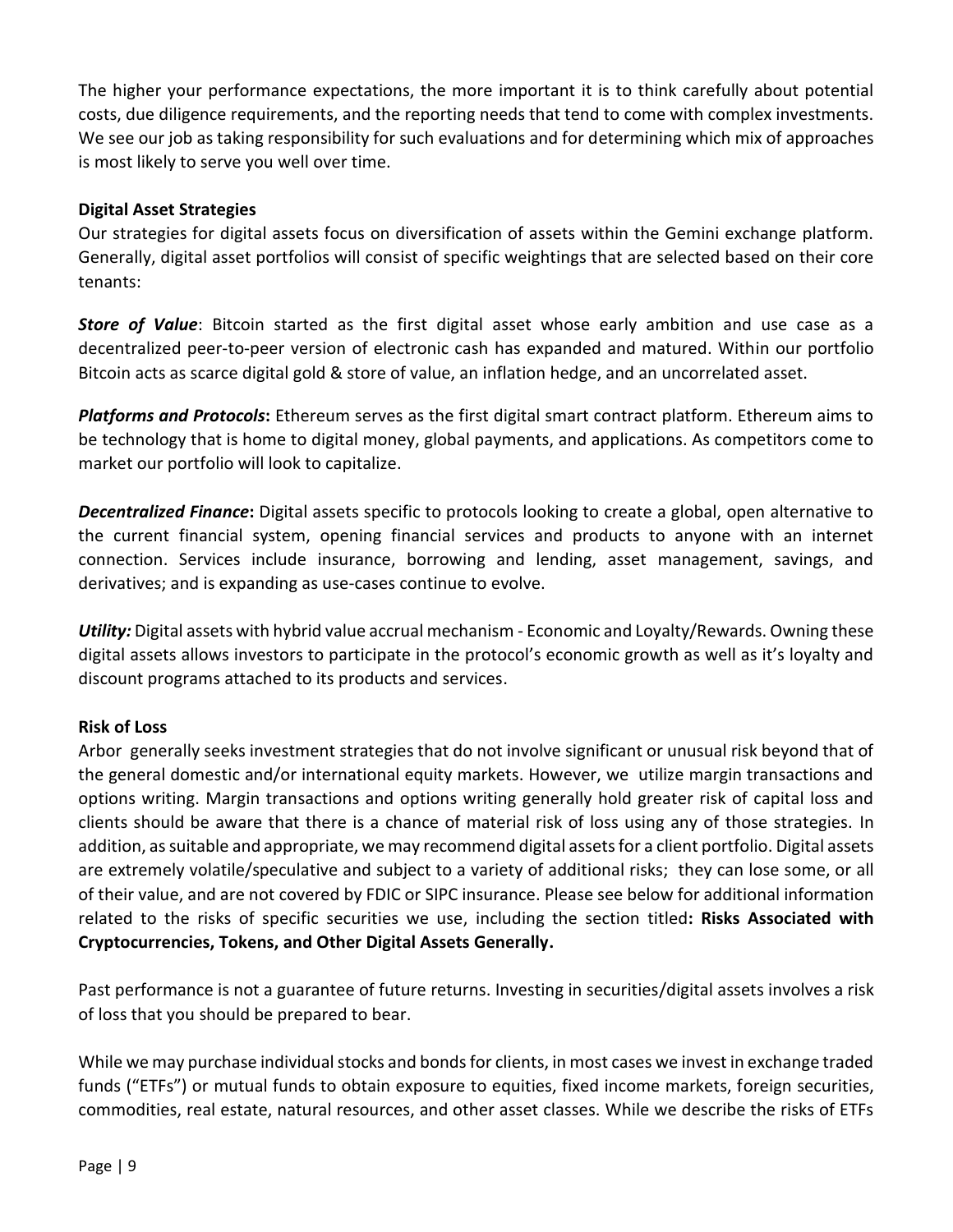generally, the other risks described below will in most cases also apply to the underlying assets of a specific ETF or mutual fund.

*Exchange-Traded Funds.* Exchange-traded funds ("ETFs") are funds bought and sold on a securities exchange that attempt to track the performance of a specific index (e.g. S&P 500), a commodity, or a basket of assets such as a set of technology-focused, country-specific, or other sector-specific stocks. The risks of owning an ETF generally reflect the risks of owning the underlying securities they are designed to track, although lack of liquidity in an ETF could result in its value being more volatile than the underlying securities. ETFs have management fees that increase their costs. ETFs are also subject to other risks, including: (i) the risk that their prices may not correlate perfectly with changes in the underlying index; and (ii) the risk of possible trading halts due to market conditions or other reasons that, in the view of the exchange upon which an ETF trades, would make trading in the ETF inadvisable.

*Common Stocks and Equity-Related Securities.* Prices of common stock react to the economic conditions of the company that issued the security, industry and market conditions, as well as other factors, and may fluctuate widely. Investments related to the value of stocks may rise and fall based on an issuer's actual and anticipated earnings, changes in management, the potential for takeovers and acquisitions, and other economic factors. Similarly, the value of other equity-related securities, including preferred stock, warrants and options, may also vary widely.

*Small- and Mid-Cap Securities.* Securities of small-cap issuers may present greater risks than those of large-cap issuers. For example, some small- and mid-cap issuers often have limited product lines, markets, or financial resources. They may be subject to high volatility in revenues, expenses and earnings. Their securities may be thinly traded, may be followed by fewer investment research analysts and may be subject to wider price swings and thus may create a greater chance of loss than when investing in securities of larger-cap issuers. The market prices of securities of small- and mid-cap issuers generally are more sensitive to changes in earnings expectations, to corporate developments and to market rumors than are the market prices of large-cap issuers.

*Foreign Securities.* The securities markets of many foreign countries, including emerging countries, have substantially less trading volume than the securities markets of the US, and securities of some foreign companies are less liquid and more volatile than securities of comparable US companies. As a result, foreign securities markets may be subject to greater influence by adverse events generally affecting the market, by large investors' trading significant blocks of securities, or by large dispositions of securities, than US markets. Further, many foreign governments are less stable than the US. There can be no assurance that any significant, sustained instability would not increase the risks of investing in the securities markets of certain countries. While we typically gain exposure to foreign markets through ETFs, funds, or similar pooled vehicles rather than investing directly in foreign securities, the limited liquidity of some foreign markets may affect our ability to acquire or dispose of securities at a price and at the time we think is advisable. We may also obtain exposure to foreign markets through debt securities with multinational banks. These securities pose the risks associated with domestic fixed income securities, as well as the risks posed by foreign securities. Overseas investments are subject to fluctuations in the value of the dollar versus the local currency of the investment's originating country. This is also referred to as exchange rate risk.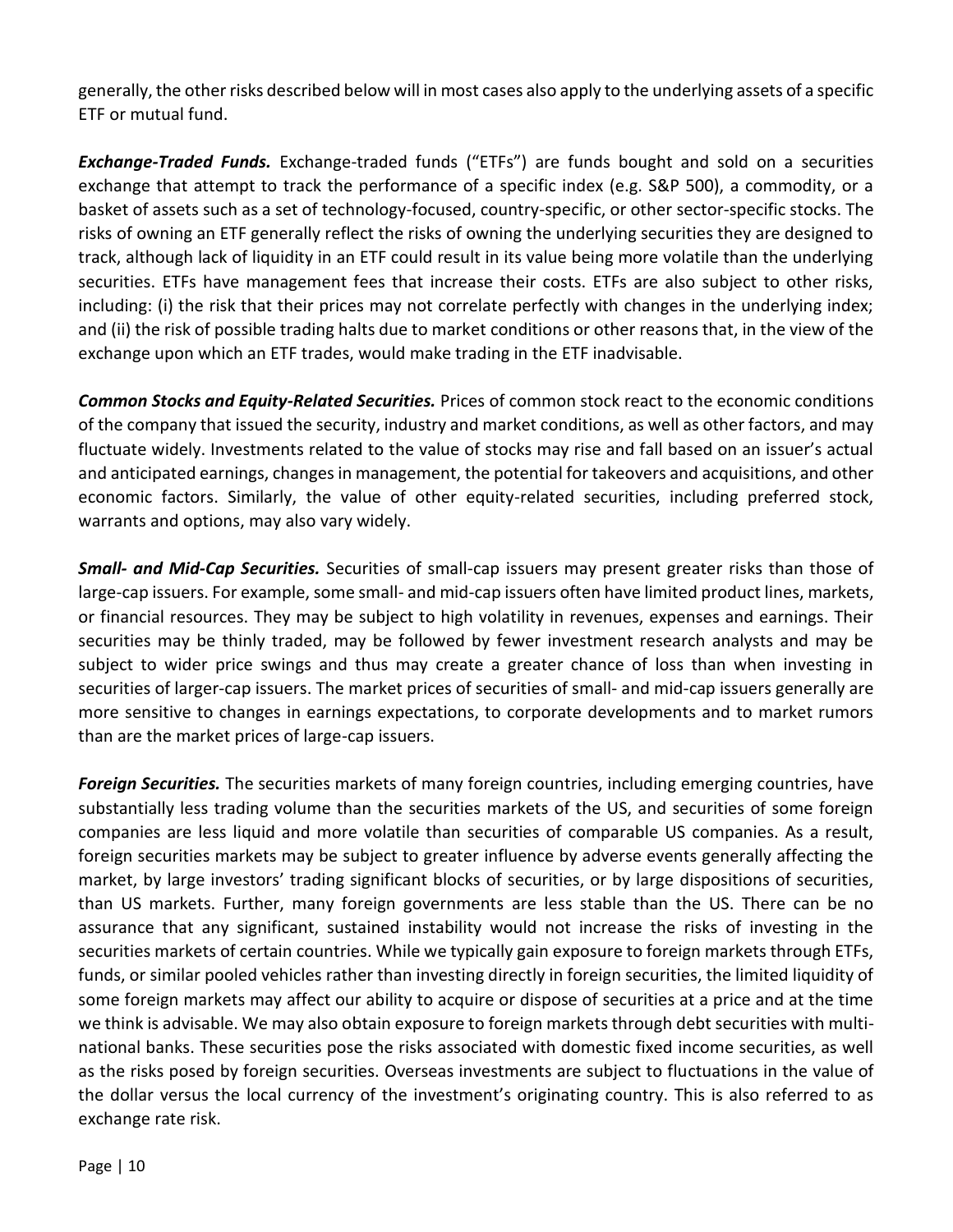*Fixed Income Securities.* Prices of fixed income instruments (e.g. bonds) can exhibit volatility and change daily. Fixed income investments present numerous risks, including credit, interest rate, reinvestment and prepayment risk, all of which affect price. For instance, an increase in interest rates will generally cause the price of bonds to go down. If the security is held to maturity and the issuer does not default, the client should receive the face amount of the bond at the maturity date, as well as stated interest payments while the bond is held. In this case, the change in price prior to maturity may not affect the client. If the client sells prior to maturity, however, the investor would likely experience a loss. Where a client's fixed income exposure is to bond funds or fixed income ETFs, the fund or ETF does not itself "mature," although different issues held by the fund/ETF will mature and will experience price fluctuations. Investors are therefore highly dependent on the manager's ability to accurately anticipate the impact of rate changes and to appropriately manage the portfolio to achieve both adequate returns and reasonable risk. The US has experienced a prolonged period of historically low interest rates; future rate increases could have a material negative impact on the value of current fixed income holdings. In addition, the value of fixed income securities may decline in response to events affecting the issuer, its credit rating or any underlying assets backing the instruments. For corporate bonds prices may be especially sensitive to developments affecting the company's business and to changes in the ratings assigned by rating agencies. The prices of high-yield, fixed income securities fluctuate more than high-quality debt issues. High-yield securities can experience sudden, sharp price swings due to changes in economic conditions, stock market activity, large sales by major investors, default, or other factors. In the event of a default, the investment may suffer a partial or total loss.

*Alternative Strategy Mutual Funds/ETFs.* Certain mutual funds or ETFs invest primarily in alternative investments and/or strategies. Investing in alternative investments and/or strategies may not be suitable for all investors and involves special risks, such as risks associated with commodities, real estate, leverage, selling securities short, the use of derivatives, potential adverse market forces, regulatory changes and potential illiquidity. There are special risks associated with funds that invest principally in real estate securities, such as sensitivity to changes in real estate values and interest rates, and price volatility because of the fund's concentration in the real estate industry.

*Options/Derivatives*: Purchasing a long option gives the buyer the right, but not the obligation, to buy or sell a particular security at a specified price before the expiration date of the option. When an investor writes (or sells) an option, if the buyer exercises the option prior to expiration, the investor is obligated to deliver to the buyer of the option a specified number of shares, a pre-determined price per share, or the calculated money difference. The seller receives a premium in exchange for writing the option. The potential loss on short (naked) call options is hypothetically unlimited and this is not a strategy we employ (we generally limit our options activity to writing covered calls), but may be used by ETFs, funds, or third party managers we select. Options are wasting assets and expire on pre-determined dates. Commission charges for option transactions may be higher than those assessed for other assets, such as individual equities.

*Market Liquidity Risks.* The value of securities held in client accounts that are traded on exchanges and the risks associated with holding these positions vary in response to events that affect asset markets in general. Market disruptions such as those that occurred in 1987, in 2001, 2008, and the "Flash Crash" in May 2010 (the biggest one-day point decline, 998.5 points, on an intraday basis in Dow Jones Industrial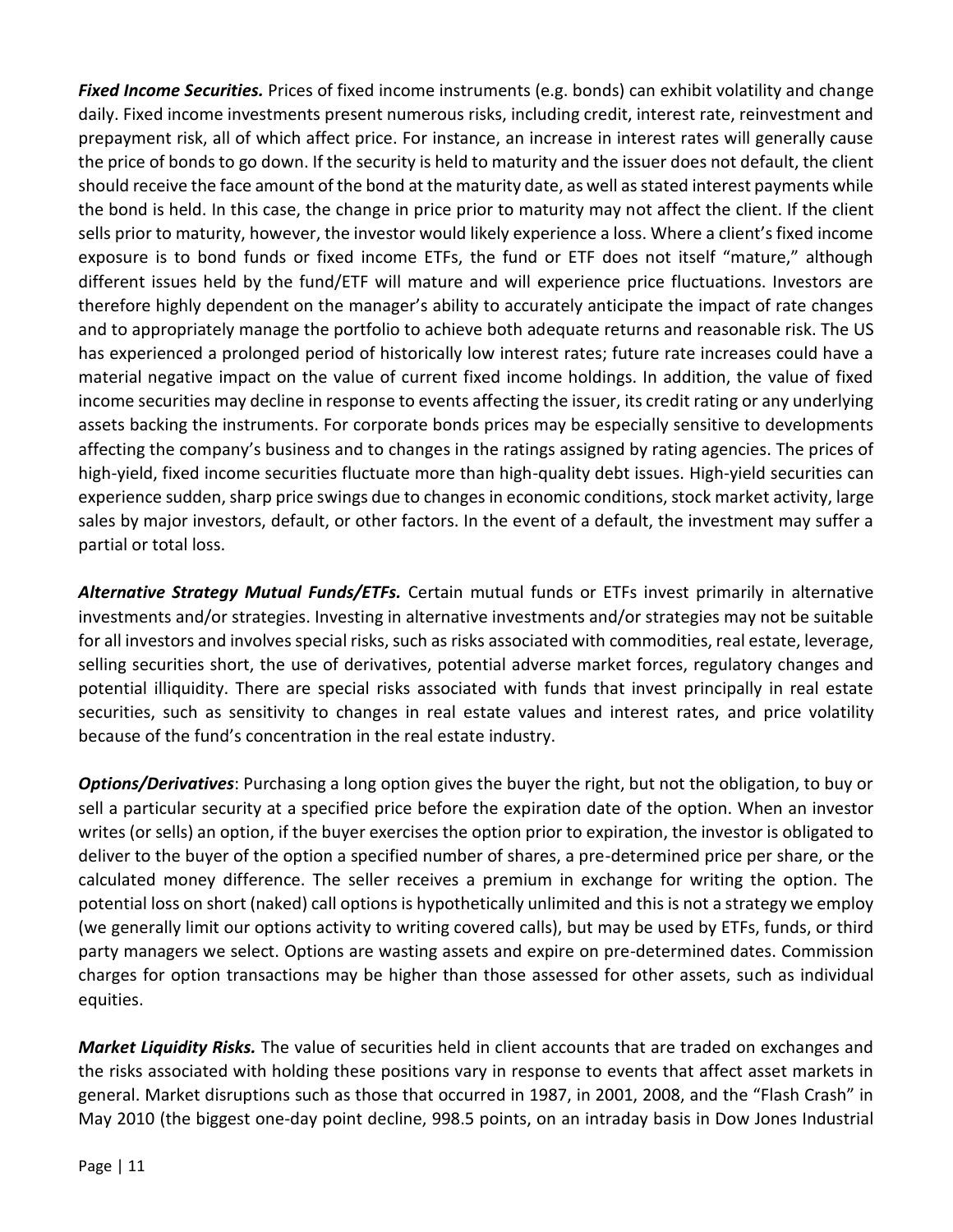average history) could lead to violent price swings in securities held within client portfolios and could limit the ability to buy or sell securities. Liquidity risks can result in substantial losses.

*Volatile Markets.* Securities prices can be highly volatile. Many things influence prices, including interest rates, changing supply and demand relationships, trade, fiscal, monetary and exchange control programs, government policies, and national and international political and economic events. Clients are also subject to the risk of failure of any of the exchanges on which their positions trade or of its clearinghouses.

*Short Selling.* We do not typically employ short selling in our client portfolios but funds or ETFs purchased for clients may use short selling. We may also use short funds or ETFs on a limited basis in client portfolios. Short selling involves selling securities which are not owned and borrowing them for delivery to the purchaser, with an obligation to replace the borrowed securities at a later date. Short selling allows the investor to profit from declines in market prices to the extent such decline exceeds the transaction costs and the costs of borrowing the securities. A short sale creates the risk of a theoretically unlimited loss, in that the price of the underlying security could theoretically increase without limit, thus increasing the cost to the client of buying those securities to cover the short position. There can be no assurance that the securities necessary to cover a short position are available for purchase at or near prices quoted in the market. Purchasing securities to close out the short position can itself cause the price of the securities to rise further, thereby exacerbating the loss.

### **Risks Associated with Cryptocurrencies, Tokens, and Other Digital Assets Generally**

As appropriate and suitable, we may recommend cryptocurrencies, tokens, or other digital assets ("Tokens"). As a new technological development, investing in digital assets is subject to different risks in addition to those traditionally associated with the trading of assets as indicated above. These Tokens are highly speculative and can lose some, or all of their value, are not covered by FDIC or SIPC insurance.

Page | 12 *Protocol and Governance Risk*. Tokens are a relatively recent technological innovation. Bitcoin is widely considered to be the first popular Token and was invented in 2009. Other Tokens in which we may invest were created after Bitcoin. There can be no assurance that the Token industry will continue in its current form. Tokens are generally created and supported by an underlying blockchain or protocol, such as the Bitcoin Protocol or the Ethereum Protocol. Any malfunction, malicious attack, breakdown or abandonment of the network may have an adverse effect on the Token's protocol or network which could lead to loss of value of the Token. Moreover, advances in cryptography, or technical advances such as the development of quantum computing, could present risks to the Tokens by rendering ineffective the cryptographic consensus mechanism that underpins a Token's protocol. There can be no assurance that changes or developments in Token protocols will not adversely impact your Account. The protocols on which Tokens are based are generally open source (permissionless) software. Any user can download the software, modify it and then propose that users and miners of a specific Token adopt the modification. When a modification is introduced and a substantial majority of users and miners consent to the modification, the change is implemented and the Token's protocol and network remains uninterrupted. However, if less than a substantial majority of users and miners consent to the proposed modification, and the modification is not compatible with the software prior to its modification, the consequence would be what is known as a "fork" (i.e., "split") of the Token's network (and the Blockchain), with one prong running the pre-modified software and the other running the modified software. The effect of such a fork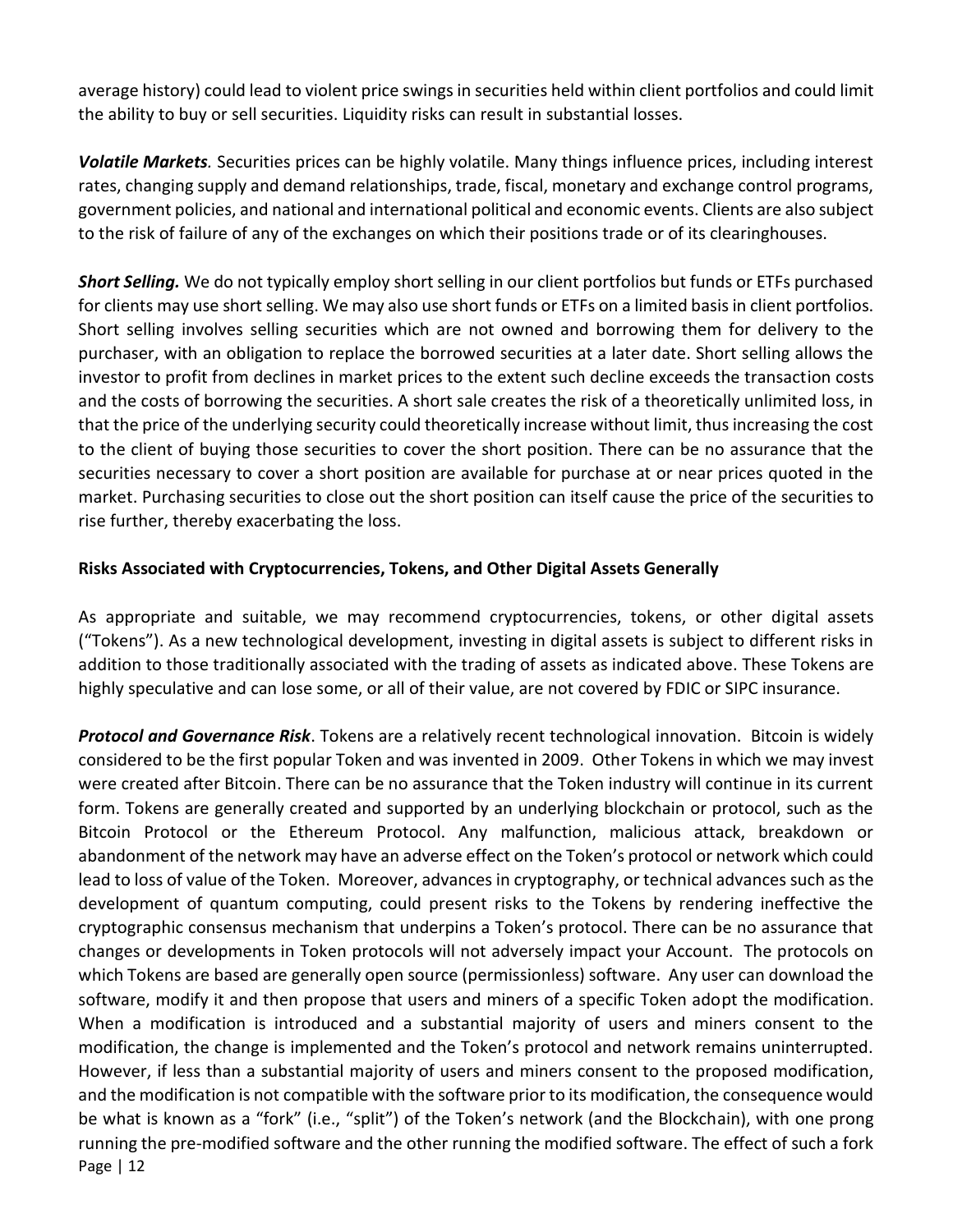would be the existence of two versions of the Token's network running in parallel, but with each version's Token lacking interchangeability.

*Custodial and Exchange Risk.* The trading of Tokens is fragmented across several different exchanges. These exchanges are targets for distributed denial of services attacks (referred to as "DDoS Attacks") and other hacking attempts. Certain Token exchanges have experienced trading disruptions due to fraud, failure, security breaches and DDoS Attacks. In 2014, Mt. Gox, based in Japan and the then-largest Bitcoin exchange, was hacked and over \$450 million worth of Bitcoin was stolen, causing Mt. Gox to file for bankruptcy protection. In 2016, Bitfinex, an exchange based in Hong Kong, reported that approximately \$65 million worth of Bitcoin had been stolen during a security breach. In 2018, Coincheck, an exchange based in Japan, reported that approximately \$400 million worth of NEM tokens were stolen during a security breach. There can be no assurance that your Account Tokens will not be adversely affected by an attack on a Token exchange. Client accounts will hold Tokens in one or more digital "wallet" that Arbor, in its sole discretion, deems appropriate for any such Token. These wallets or accounts will be held at a qualified custodian. Storage of a Token in the digital wallet generally represents the public address associated with the underlying Blockchain, which is known as the "public key." In order to transfer a Token to or from the digital wallet, the controller of the wallet must also have the unique, private numerical code, often referred to as the "private key." To the extent a private key in respect of any Token is lost, destroyed, accessed by a third party or otherwise compromised and no backup of the private key is accessible, the Account or its custodian will be unable to transfer the Token held in the public wallet address associated with that private key. Consequently, such Tokens will effectively be lost, which could adversely affect the value of your portfolio. The custodian may periodically store Tokens in "hot wallets" which are connected to the internet to facilitate transactions in Tokens. Tokens stored in "hot wallets" may be more susceptible to theft or compromise than Tokens stored in other digital wallets. There can be no assurance the Token storage process will not be compromised.

*Regulatory Uncertainty.* Regulation of Tokens and Token trading continues to evolve in the United States and foreign jurisdictions. Regulatory actions could negatively impact Tokens in various ways, including, for purposes of illustration only, through a determination that one or more Tokens are regulated financial instruments or securities that require registration or licensing. Regulators, including state, federal, or foreign regulators, as well as state and federal agencies, may also determine that trading or transacting in Tokens is an activity requiring licensing or is otherwise subject to regulation under existing law. State and federal regulators may also assert that a Token or Token trading is being conducted unlawfully under interpretations of existing law and may take action at any time to freeze or stop Tokens from being released or traded, and regulators may assert criminal or civil claims against Token companies or Token trading participants, without notice. The basis for regulatory claims can include anti-money laundering or anti-terrorist financing regimes. There can be no assurance that Tokens in which we invest will not be adversely affected by increases in regulatory activity concerning particular Tokens or Token exchanges or trading platforms.

*Unanticipated Risks*. Cryptographic tokens and digital assets are new and still largely untested. In addition to the risks outlined in this Brochure, there are other risks associated with the purchase of Tokens that Arbor is unable to anticipate. Such risks may further materialize as unanticipated variations or combinations of the risks discussed in this Brochure.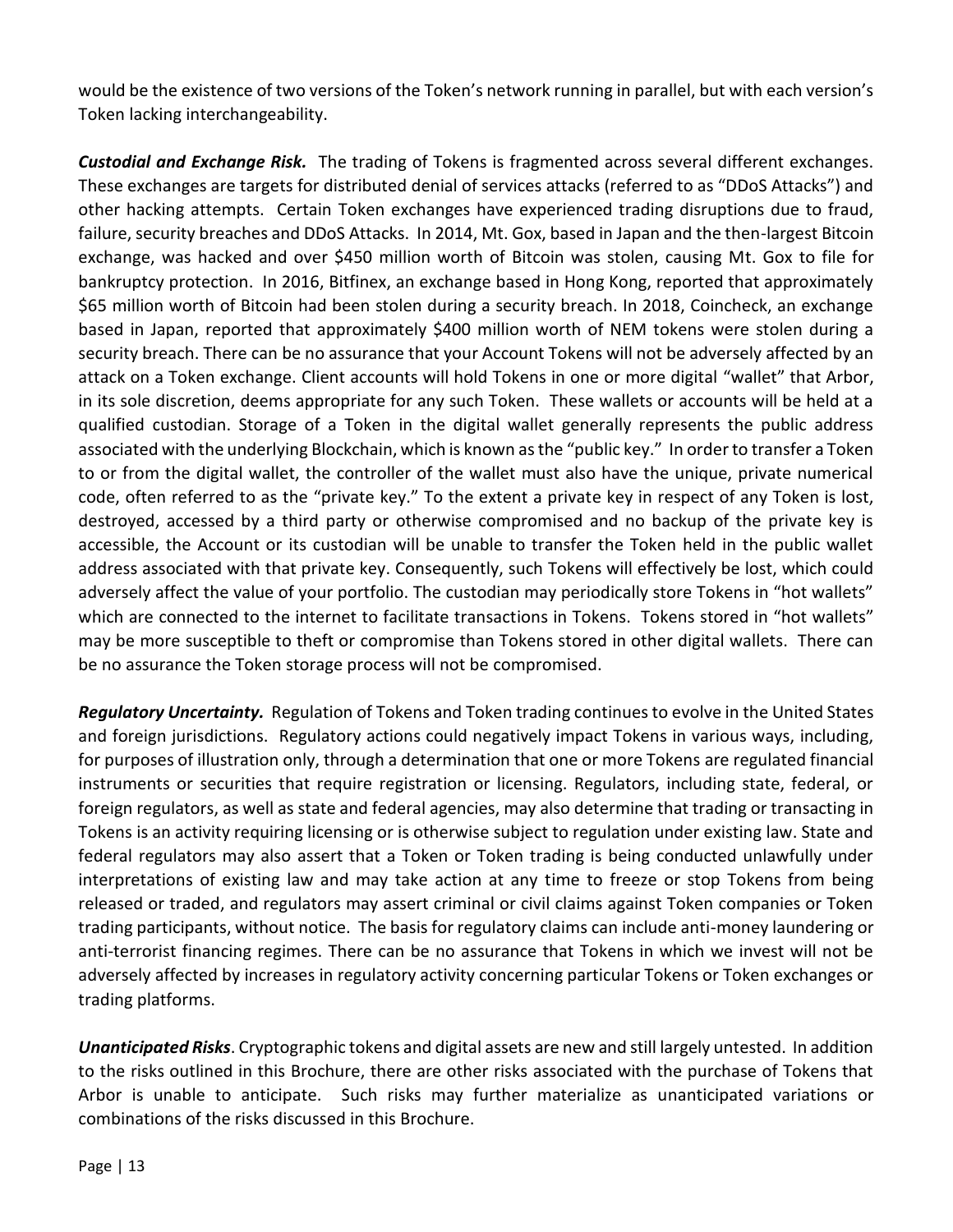## <span id="page-13-0"></span>**Item 9. Disciplinary Information**

We are required to disclose all material facts regarding any legal or disciplinary event that would be material to your evaluation of our firm, or the integrity of our management. In 2011 we failed to update our disclosure materials to reflect changes in the company's ownership structure. The inaccurate disclosure materials were provided to clients and prospective clients. We also failed to renew our company's notice filing and investment advisor representative state registrations. In 2013, we agreed to a Consent Order with the State of Alaska and paid penalties to the state totaling \$7,000.

### <span id="page-13-1"></span>**Item 10. Other Financial Industry Activities & Affiliations**

Neither Arbor nor any of our management persons are registered, or have an application pending to register, as a broker-dealer or a registered representative of a broker-dealer, disclose this fact.

Neither Arbor nor any of our management persons are registered, or have an application pending to register, as a futures commission merchant, commodity pool operator, a commodity trading advisor, or an associated person of the foregoing entities.

Neither Arbor nor any of our management person have any material relationships to our advisory business that would present a possible conflict of interest.

Arbor does not utilize nor select other advisors or third-party managers. All assets are managed in-house.

## <span id="page-13-2"></span>**Item 11. Code of Ethics, Participation, or Interest in Client Transactions & Personal Trading**

To fulfill our responsibilities as a fiduciary, we have adopted a Code of Ethics (the "Code"). The Code incorporates the following general principles that all employees are expected to uphold: (1) putting the clients' interest first at all times; (2) conducting all personal securities transactions in such a manner to be consistent with the Code and to avoid any actual or potential conflict of interest or any abuse of an employee's position of trust and responsibility; (3) not taking inappropriate advantage of their position; (4) treating all client information as confidential, and (5) maintaining independence in the investment decision-making process.

In addition to guidelines with regard to personal trading, the Code also addresses and governs the giving and receiving of gifts and entertainment, service on outside boards of directors and other outside business activities. Our personnel are required to certify to compliance with the Code on a periodic basis.

Please contact us at the telephone number or email address listed on the first page of this Brochure if you would like to receive a full copy of our Code of Ethics.

#### **Conflicts Related to Arbor or its Employees Trading for Their Own Account.**

Investments by Arbor or its employees, for their own accounts, in securities that are also held in client accounts could give the perception of interfering with our fiduciary duty of making decisions which are in the best interest clients and could otherwise have a disadvantageous effect on the values, prices or trading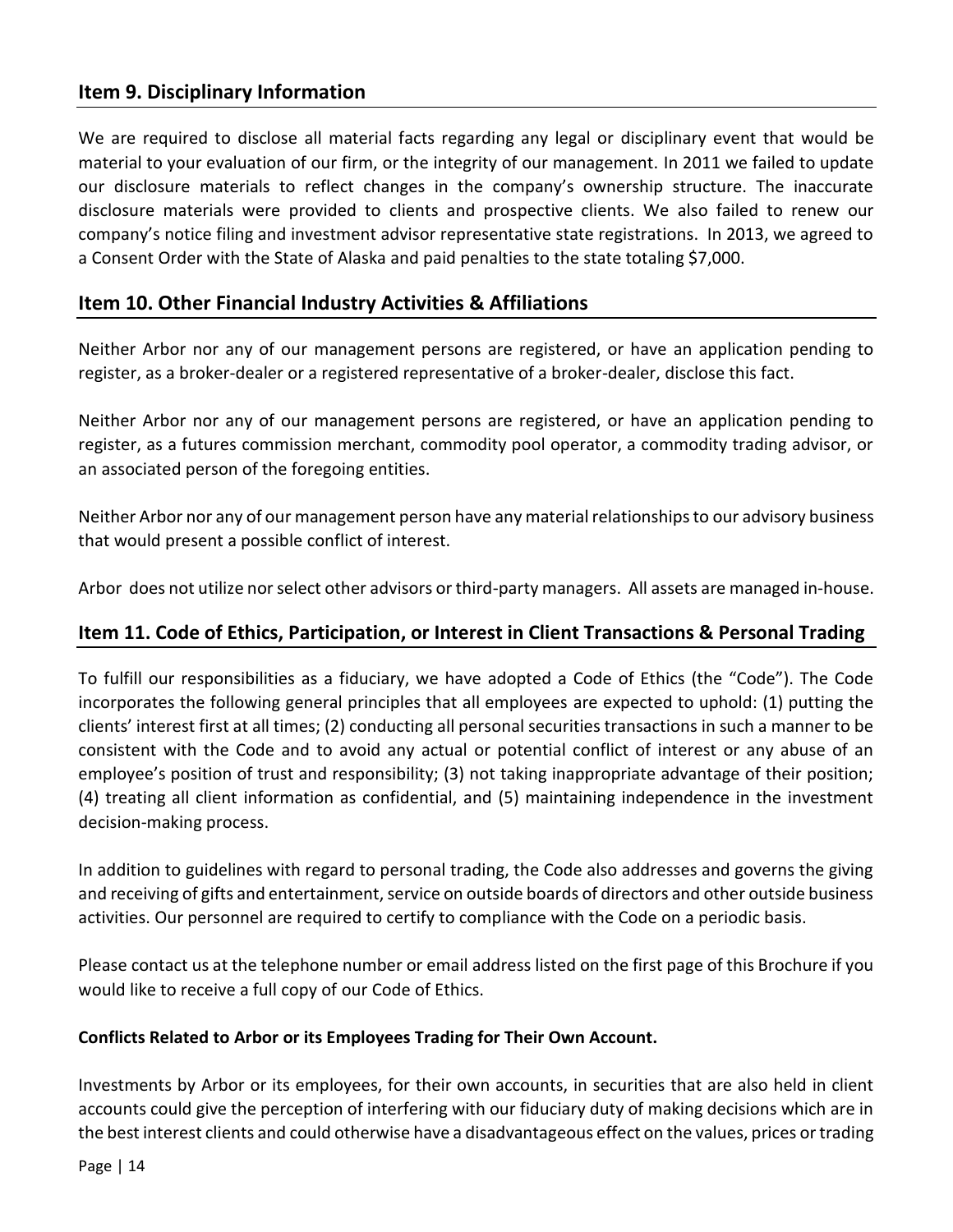strategies of client portfolios. Our personal trading policy has been developed to address this particular conflict by requiring all employee transactions be executed either along with the client block (for managed accounts of employees) or after all client trading has been completed for the day.

# <span id="page-14-0"></span>**Item 12. Brokerage Practices**

### **Recommendation of a Broker / Custodian; Factors Considered in our Recommendations**

Arbor does not maintain custody of your assets, although we may be deemed to have custody of your assets if you give us authority to withdraw assets from your account to pay our fees or to direct funds to third parties you authorize (see Item 15—Custody, below). In all cases, client assets must be held with a "qualified custodian," generally a broker-dealer or a bank. Although we occasionally work with other broker/dealers and custodians, we recommend Charles Schwab & Co., Inc. ("Schwab"), a registered broker-dealer, member SIPC, as the qualified custodian for all traditional assets and Gemini Custody ("Gemini") for clients investing in or holding digital assets.

We are independently owned and operated and are not affiliated with either Schwab or Gemini. Both custodians will hold your assets in a brokerage account and buy and sell securities/assets as we instruct them to. While we recommend you use Schwab or Gemini, you will decide whether to do so and will open your account by entering into an account agreement directly with them. We don't open the account for you, though we assist you with the process and handle the administrative aspects.

For our traditional assets, when considering whether the terms Schwab provides are overall most advantageous to you when compared with other available providers and their services, we take into account a range of factors, including:

- Combination of transaction execution services and asset custody services, generally without a separate fee for custody
- Capability to execute, clear, and settle trades
- Capability to facilitate transfers and payments to and from accounts
- Breadth of available investment products
- Availability of investment research and tools that assist us in making investment decisions
- Quality of services
- Competitiveness of the price of those services and willingness to negotiate prices
- Reputation, financial strength, security and stability
- Prior service to us and our clients
- Services delivered or paid for by Schwab
- Availability of other products and services that benefit us, as discussed below

### **Schwab's Brokerage and Custody Costs**

Schwab generally does not charge clients separate for custody services but is compensated by charging you commissions or other fees on trades that it executes or that settle into your Schwab account. Schwab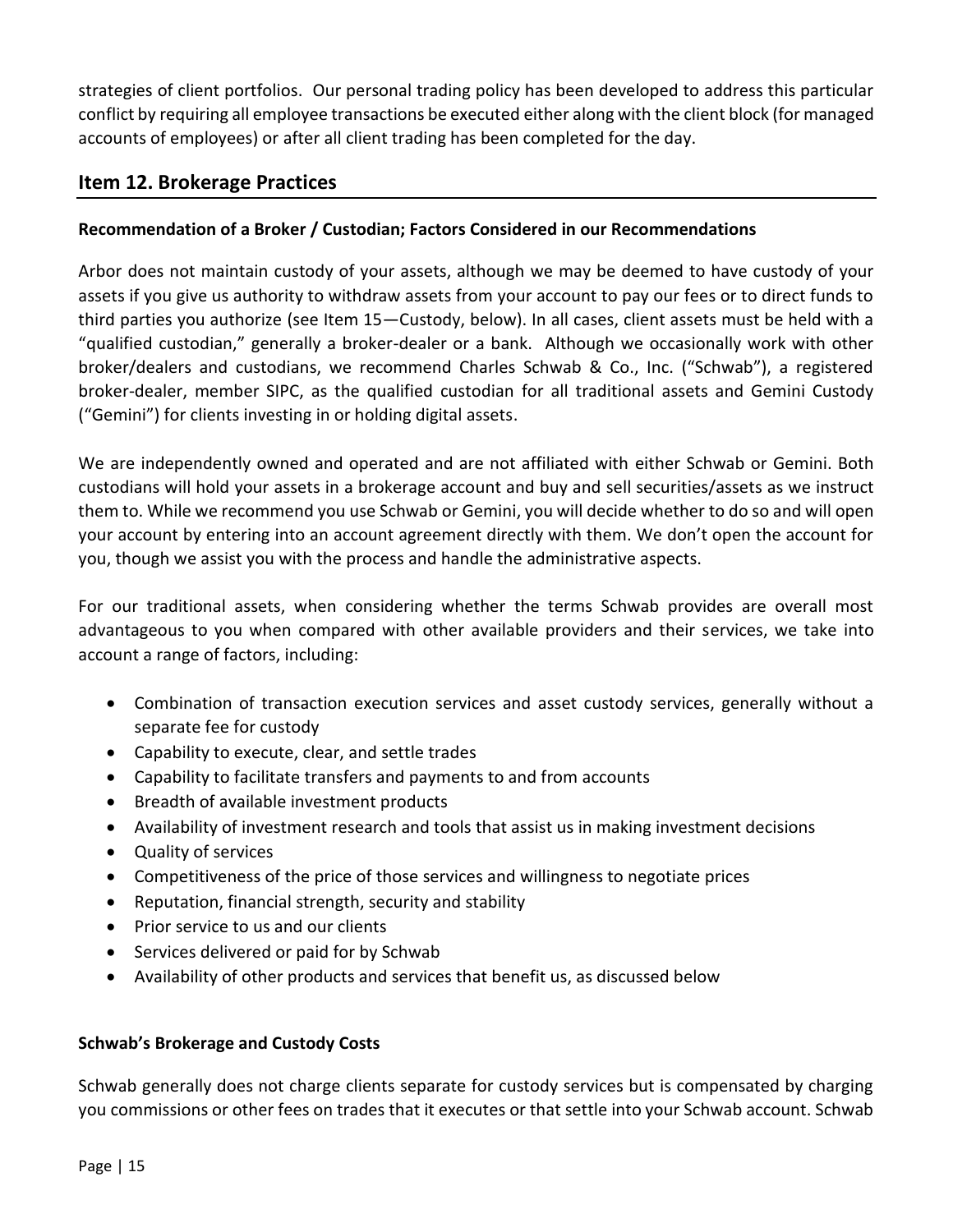is also compensated by earning interest on the uninvested cash in Schwab's Cash Features Program or on any margin balance maintained in Schwab accounts, and from other ancillary services.

Most trades no longer incur commissions or transaction fees, though there are exceptions. Schwab discloses its fees and costs to clients and we take those costs into account when executing transactions on your behalf. Schwab charges you a flat dollar amount as "prime broker" or "trade away" fee for each trade that we have executed by a different broker-dealer but where the securities bought or the funds form the securities sold are deposited (settled) into your Schwab account. These fees are in addition to the commissions or other compensation you pay the executing broker-dealer. Because of this, in order to minimize your trading costs, we have Schwab execute most trades for your account.

Certain mutual funds and ETFs are also made available for no transaction fee; as a result many confirmations show "no commission" for a particular transaction. Typically, the custodian (but not Arbor) earns additional remuneration from such services as recordkeeping, administration, and platform fees, for the funds and ETFs on their no-transaction fee lists. This additional revenue to the custodian will tend to increase the internal expenses of the fund or ETF. Arbor selects investments based on our assessment of a number of factors, including liquidity, asset exposure, reasonable fees, effective management, and low execution cost. Where we choose a no-transaction fee fund or ETF, it is because it has met our criteria in all applicable categories.

### **Products and Services Available to Arbor from Schwab**

Schwab Advisor Services™ is Schwab's business serving independent investment advisory firms like Arbor. They provide us and our clients with access to their institutional brokerage services (trading, custody, reporting, and related services), some of which are not typically available to Schwab retail customers. Certain retail investors, though, may be able to get institutional brokerage services form Schwab without going through us or another advisor. Schwab also makes available various support services. Some of those services help us manage or administer our clients' accounts, while others help us manage and grow our business. Schwab's support services are generally available on an unsolicited basis (we don't have to ask for them) and at no charge to us. Following is a more detailed description of Schwab's support services.

### **Schwab's Services that Benefit Clients**

Schwab's institutional brokerage services include access to a broad range of investment products, execution of securities transactions, and custody of client assets. The investment products available through Schwab include some to which we might not otherwise have access or that would require a significantly higher minimum initial investment by our clients. These services generally benefit you and your account.

### **Schwab's Services that do not Directly Benefit Clients**

Schwab also makes available to us other products and services that benefit us but do not directly benefit you or your account. These products and services assist us in managing and administering our clients' accounts and operating our firm. They include investment research, both Schwab's own and that of third parties. We use this research to service all or a substantial number of our clients' accounts, including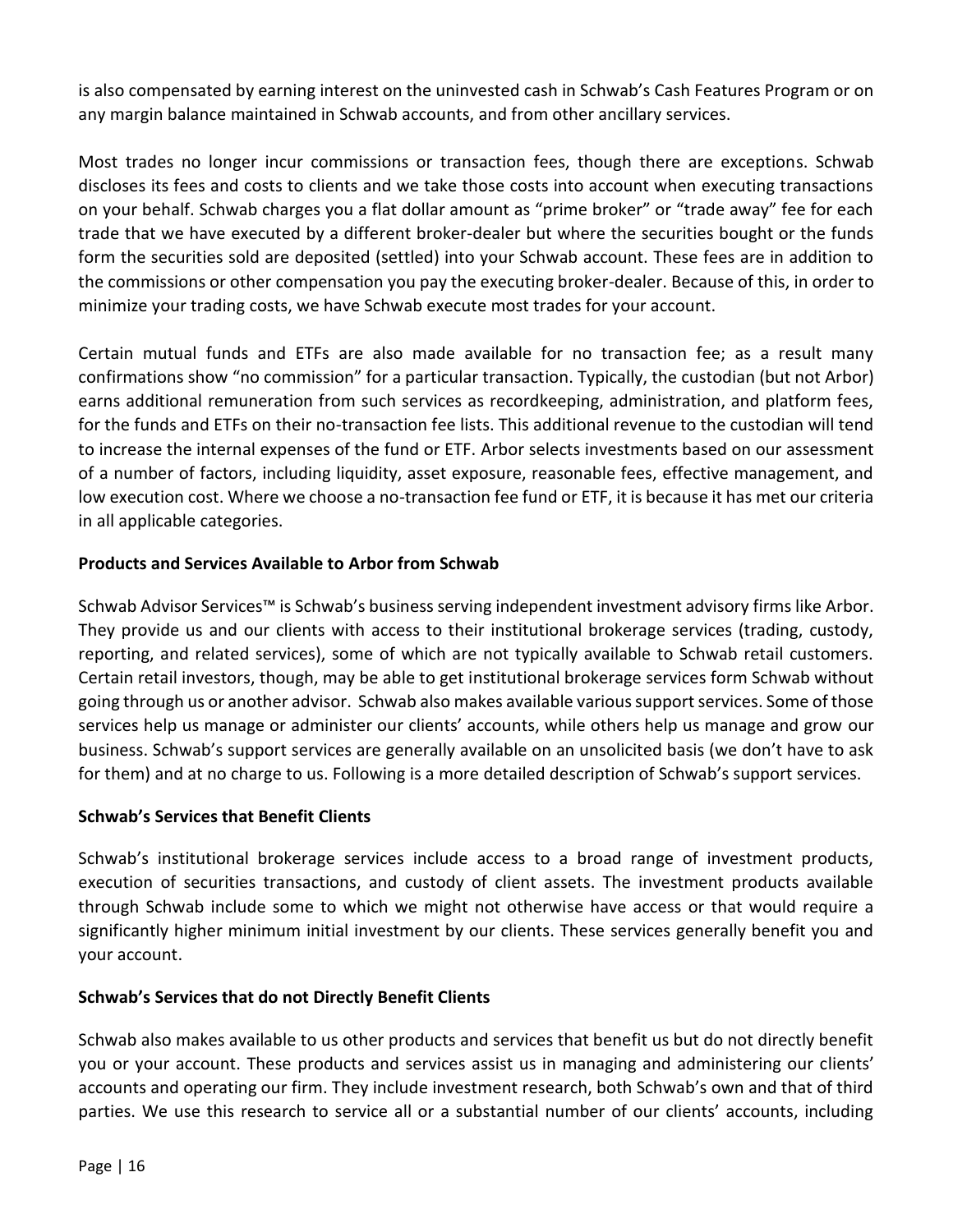accounts not maintained at Schwab. In addition to investment research, Schwab also makes available software and other technology that:

- Provides access to client account data
- Facilitates trade execution and the allocation of blocked orders for multiple accounts
- Provide pricing and other market data
- Facilitate payment of Arbor's fees directly from your account, if authorized in your advisory agreement
- Assistance with back-office functions, recordkeeping and client reporting

### **Schwab's Services that Generally Benefit Only Us.**

Schwab also offers other services intended to help us manage and further develop our business enterprise, a number of which we make no use of (such as access to employee benefits providers and marketing consulting) but which are available. While we don't generally take advantage of these services, they include:

- Consulting on technology and business needs
- Consulting on legal and related compliance needs
- Educational conferences and events
- Publications and conferences on practice management, business management, and industry data
- Occasional business entertainment of our personnel

Schwab provides some of these services itself. In other cases, it will arrange for third-party vendors to provide the services to us. Schwab also discounts or waives its fees for some of these services or pays all or a part of a third party's fees. If you did not maintain your account with Schwab, we would be required to pay for these services from our own resources. The software, technology, and account access Schwab provides create an operational and compliance benefit for Arbor that does not necessarily translate directly into a client benefit. While we believe that Schwab is quite competitive and provides good value to our clients overall, the efficiencies provided to Arbor create an incentive for us to recommend Schwab over other custodians, even though other custodians offer similar services and support. In some cases, this means that clients could pay more for custody and execution through the custodian we recommend than through others. This is a conflict of interest which we mitigate through disclosure. We also review the capacities and costs of Schwab regularly to ensure that our clients are receiving quality executions and competitive pricing, as well as more intangible service benefits.

### **Special Circumstances**

We may assist some of our clients with opening and maintaining brokerage accounts for which we have ongoing reporting and monitoring responsibility only; we do not exercise brokerage or investment discretion over these accounts ("non-discretionary accounts"). Although the client maintains sole trading decision-making authority, Arbor may place specific transactions as an accommodation for these clients at their request.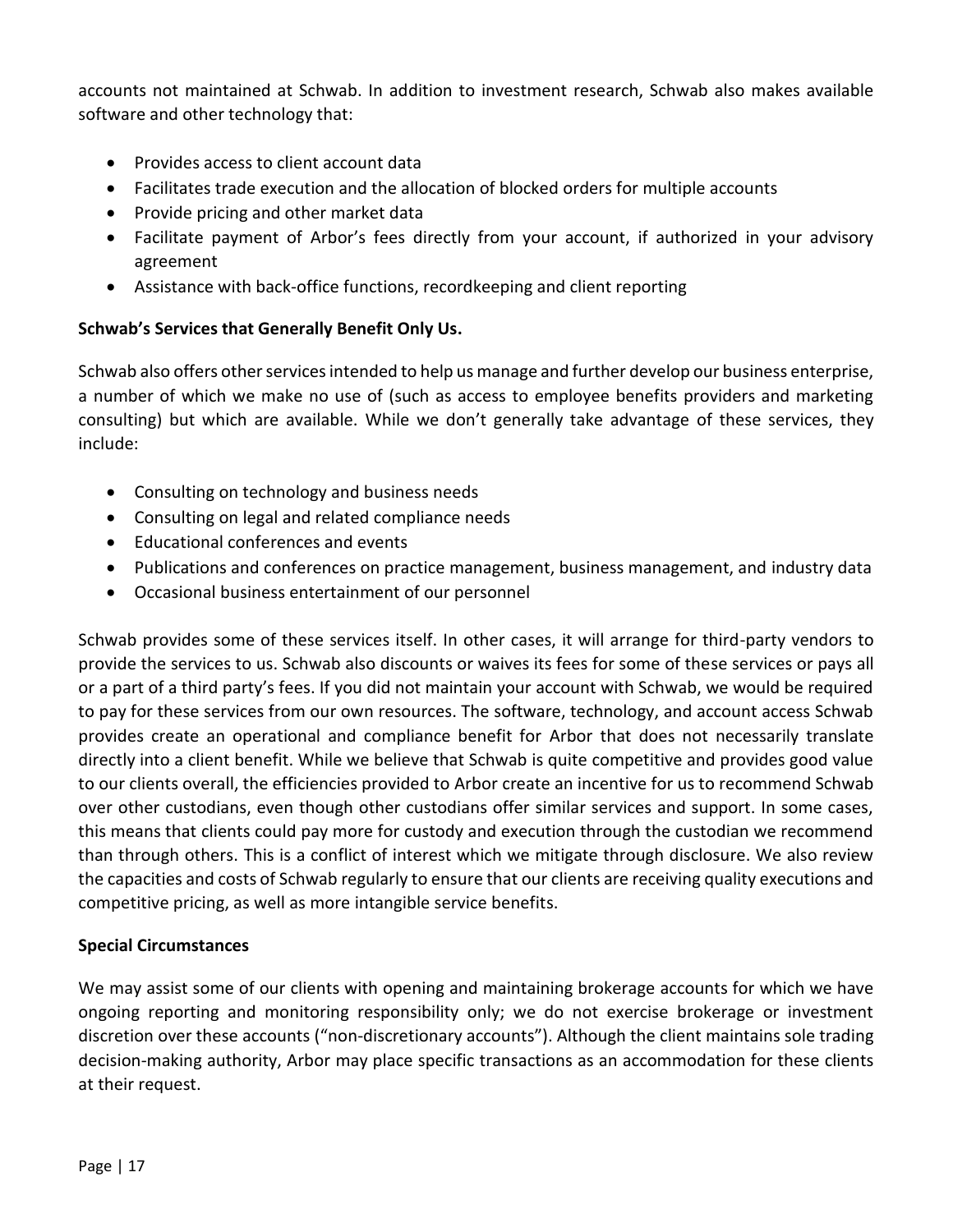#### **Directed Brokerage**

Because we execute your investment transactions through the custodian holding your assets, we are effectively requiring that you "direct" your brokerage to your custodian, absent other specific instructions as discussed below. Because we are not choosing brokers on a trade-by-trade basis, we may not be able to achieve the most favorable executions for clients and this may ultimately cost clients more money. Not all investment advisers require directed brokerage.

We do not use, recommend, or direct activity to brokers in exchange for client referrals. Although not a normal business practice for Arbor, as agreed, we may permit clients to direct us to use brokers other than the custodian holding your assets. If we agree to accommodate your request to do this, we will likely have little or no ability to negotiate commissions or influence execution price, and you will also not benefit from any trade aggregation we may implement for other clients. This may result in greater costs to you.

#### **Aggregated or Block Transactions**

We routinely aggregate client transactions with those of other client accounts at the same custodian. This results in client trades being executed and billed at the same price. The flat commission rate we have negotiated with Schwab will be applied to each account participating in the transaction; for other custodians, the current commission schedule will apply and a discount may or may not be available for executing a block trade.

When we choose to place a block transaction, we issue instructions to purchase a particular number of shares or face amount of a security or digital asset and all participating clients and their pro-rated portion of the block are known at the time of the transaction. We generally trade in liquid securities and partial allocations are not a concern under normal market conditions. However, should we not receive the full amount requested, or if multiple executions are required, the following apply:

- If the full amount we requested is not obtained (and we determine to stop trading), we will prorate the purchased shares/digital assets equally across all participating accounts. However, if employee transactions are included in the block and only a partial fill is completed, employee transactions are excluded (per our Code) until all client trades are completed.
- If multiple fills occur to complete the full block, then all purchases are averaged to price and each participating client receives their full allocation at that average price.

For investors holding digital assets, the current custodial/exchange infrastructure does not allow for aggregated transactions. Consequently, we are not currently able to execute any block trades for clients holding digital assets.

### **Research and Other Soft Dollar Benefits**

We do not have any traditional "soft dollar" arrangements in place, in which we agree to direct a certain amount of commission dollars to a specific custodian in exchange for research or other services. Rather, the services described in this Item 12 are made available to us simply because we maintain client accounts on the custodian platform.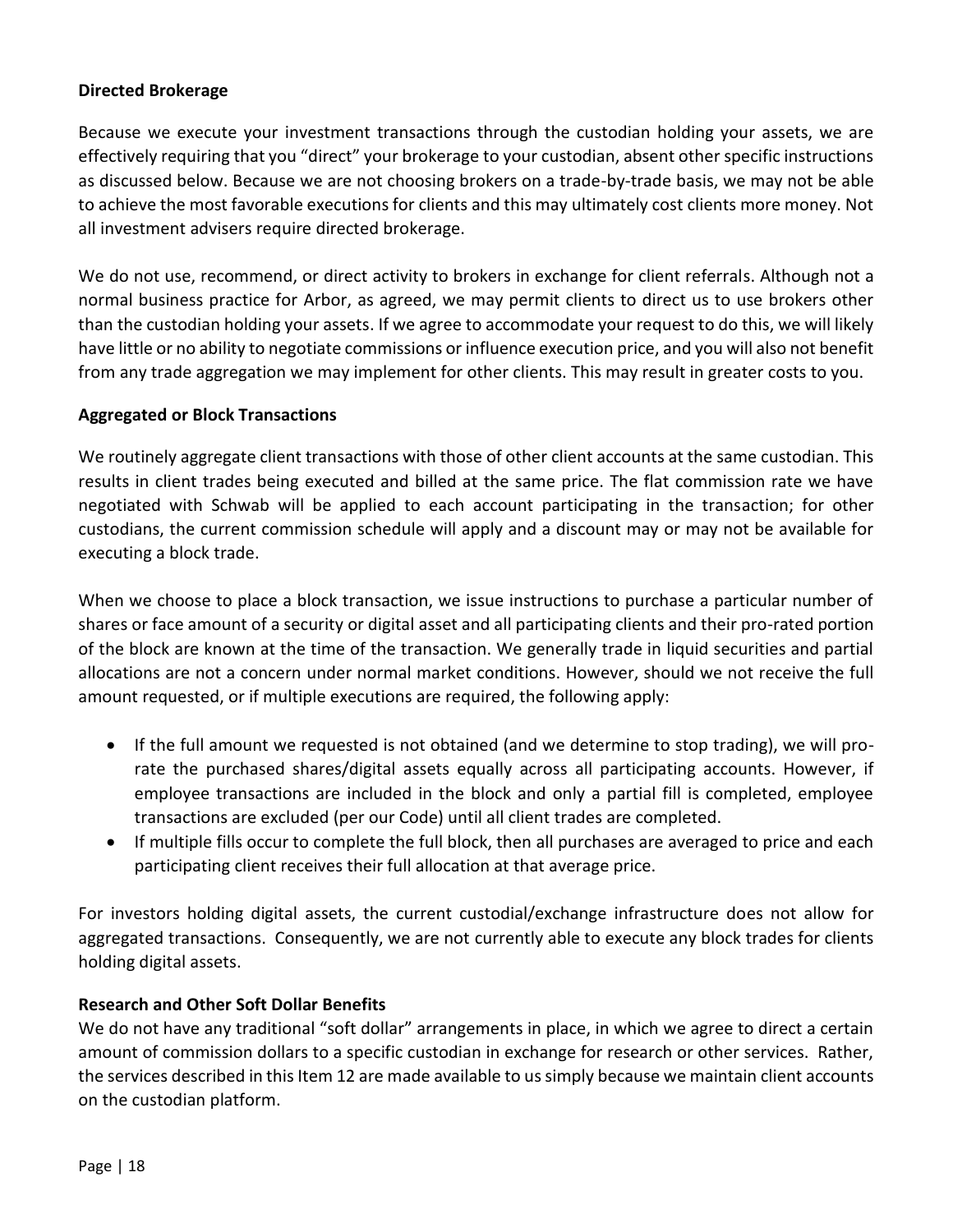Many of these services generally may be used to service all or a substantial number of Arbor's accounts, including accounts not maintained at custodian.

The availability to Arbor of the foregoing products and services is not contingent upon Arbor committing to the custodian any specific amount of business (assets in custody or trading commissions). In some cases, clients could pay more for custody and execution through the custodian we recommend than through others. We review the capacities and costs of custodian regularly to ensure that our clients are receiving quality executions and competitive pricing, as well as more intangible service benefits.

As part of our fiduciary duty to our clients, we endeavor at all times to put the interest of our clients first. We want our clients to be aware that the receipt of the above benefits and services from our custodian(s) creates a conflict of interest, as this could indirectly influence our choice of either broker-dealer for custody and brokerage services. Arbor reviews its choice of custodians on an annual basis to reaffirm the health of each entity, the quality of executions and the additional services provided by the custodian. We believe our selection of Schwab (for traditional assets) and Gemini (for digital assets) as custodians and brokers is in the best interest of our clients because of the scope, quality, and price of their services.

### **Best Execution**

As indicated above, we typically require that clients open brokerage/custodial accounts at custodians not affiliated with us – typically Schwab for traditional assets and Gemini for digital assets. We are not compensated directly for recommending custodians to clients, though we may receive indirect economic benefits from those custodians as outlined above. The criteria for recommending a custodian include reasonableness of commissions and other costs of trading, ability to facilitate trades, securities lending needs, access to client records, computer trading support and other operational considerations. These factors will be reviewed from time to time to ensure that the best interests of our clients are upheld.

In seeking "best execution" for clients, the key factor is not the lowest possible cost, but whether the transaction represents the best qualitative execution, taking into account the full range of services, including execution capability, technological processes used for submitted trades and other valuation services.

## <span id="page-18-0"></span>**Item 13. Review of Accounts**

The primary advisor for specific client accounts conducts regular reviews to confirm the accounts are in line with the specific client's IPS/Risk Tolerance levels. In addition, Matthew Kolesky and Ty Schommer, Arbor's two principals, review all client accounts at least quarterly to confirm they are within IPS parameters for each client.

Digital Asset accounts are reviewed bi-monthly by Matthew Kolesky, Marc Nichols, and Kirby Houchin.

More frequent account reviews may be triggered by material market, economic or political events, or by changes in a client's financial situation (such as retirement, termination of employment, divorce, or inheritance.)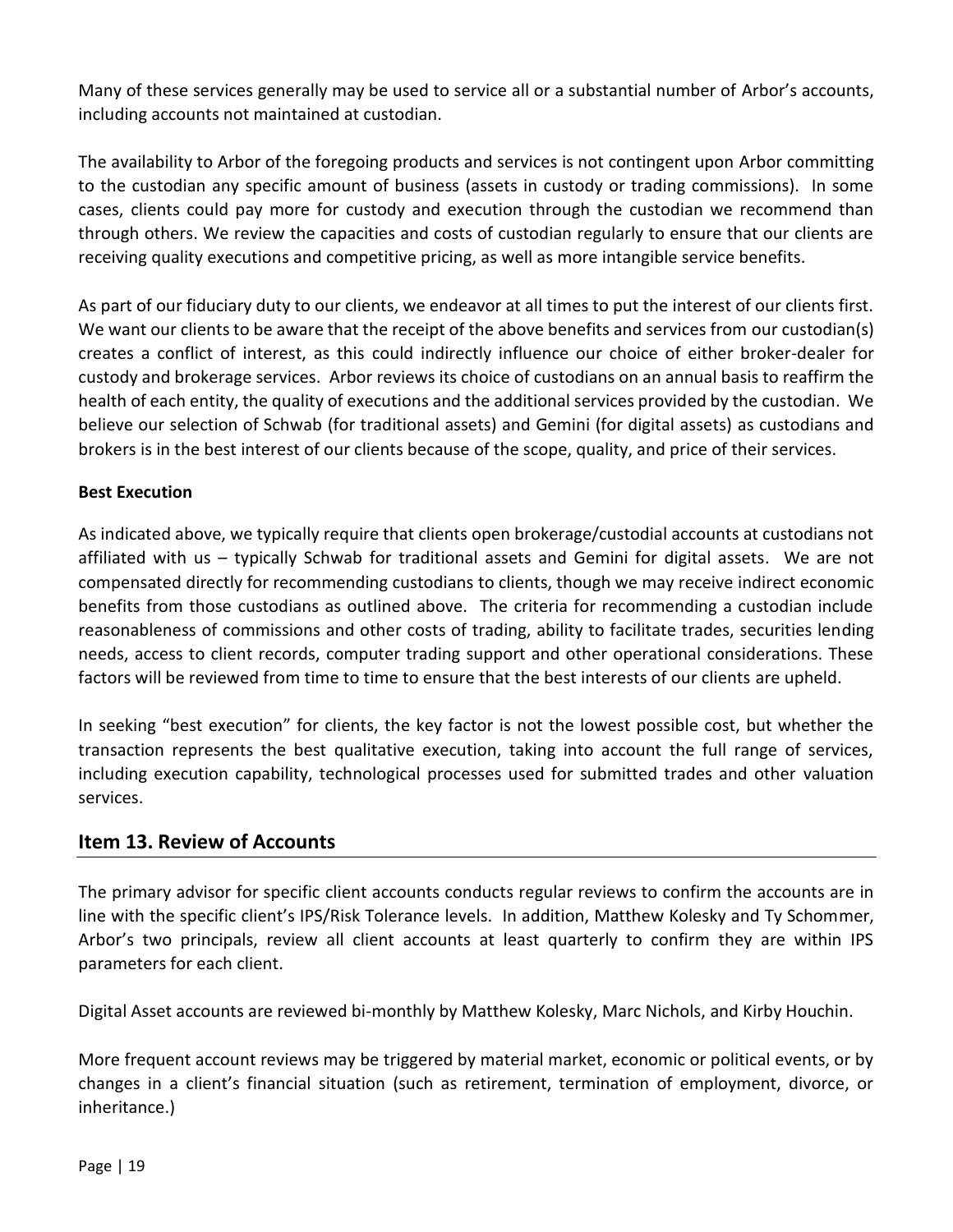All Arbor clients will receive a quarterly statement from the custodian of record which will include, but not be limited to: all transactions for the period, current balance, current securities holdings and fee deductions. Upon specific request, Arbor will provide additional comprehensive reports and related reviews of your portfolio holdings.

For sub-advised Digital Asset accounts, reporting details will be reflected in the TPA Agreement. But no less than quarterly.

# <span id="page-19-0"></span>**Item 14. Client Referrals & Other Compensation**

Except as noted below and in Item 12, we do not receive any direct or indirect economic benefit from third parties or have any arrangements in place to compensate third parties for client referrals.

Through July of 2021 Arbor received client referrals from Charles Schwab & Co., Inc. ("Schwab") through our participation in Schwab Advisor Network® ("the Service"). The Service is designed to help investors find an independent investment advisor. Schwab is a broker-dealer independent of and unaffiliated with us. Schwab does not supervise Arbor and has no responsibility for our management of clients' portfolios or our other advice or services. While we are no longer participating in this Service, we will continue to pay Schwab fees for clients referred through the Service. Our participation in the Service may raise potential conflicts of interest described below.

For all clients referred through the Service, Arbor pays Schwab a Participation Fee on all referred clients' accounts that are maintained in custody at Schwab and a Non-Schwab Custody Fee on all accounts that are maintained at, or transferred to, another custodian. The Participation Fee paid by us is a percentage of the fees the client owes or a percentage of the value of the assets in the client's account, subject to a minimum Participation Fee. We pay Schwab the Participation Fee for so long as the referred client's account remains in custody at Schwab. The Participation Fee is billed to us quarterly and may be increased, decreased or waived by Schwab from time to time. The Participation Fee is paid by us and not by the client. We have agreed not to charge clients referred through the Service fees or costs greater than the fees or costs we charge clients with similar portfolios who were not referred through the Service.

Arbor generally pays Schwab a Non-Schwab Custody Fee if custody of a referred client's account is not maintained by, or assets in the account are transferred from Schwab. This Fee does not apply if the client was solely responsible for the decision not to maintain custody at Schwab. The Non-Schwab Custody Fee is a one-time payment equal to a percentage of the assets placed with a custodian other than Schwab. The Non-Schwab Custody Fee is higher than the Participation Fees we generally would pay in a single year. Thus, we will have an incentive to recommend that client accounts be held in custody at Schwab.

The Participation and Non-Schwab Custody Fees are be based on assets in accounts of our clients who were referred by Schwab and those referred clients' family members living in the same household. Thus, we will have incentive to encourage household members of clients referred through the Service to maintain custody of their accounts and execute transactions at Schwab and to instruct Schwab to debit our fees directly from the accounts.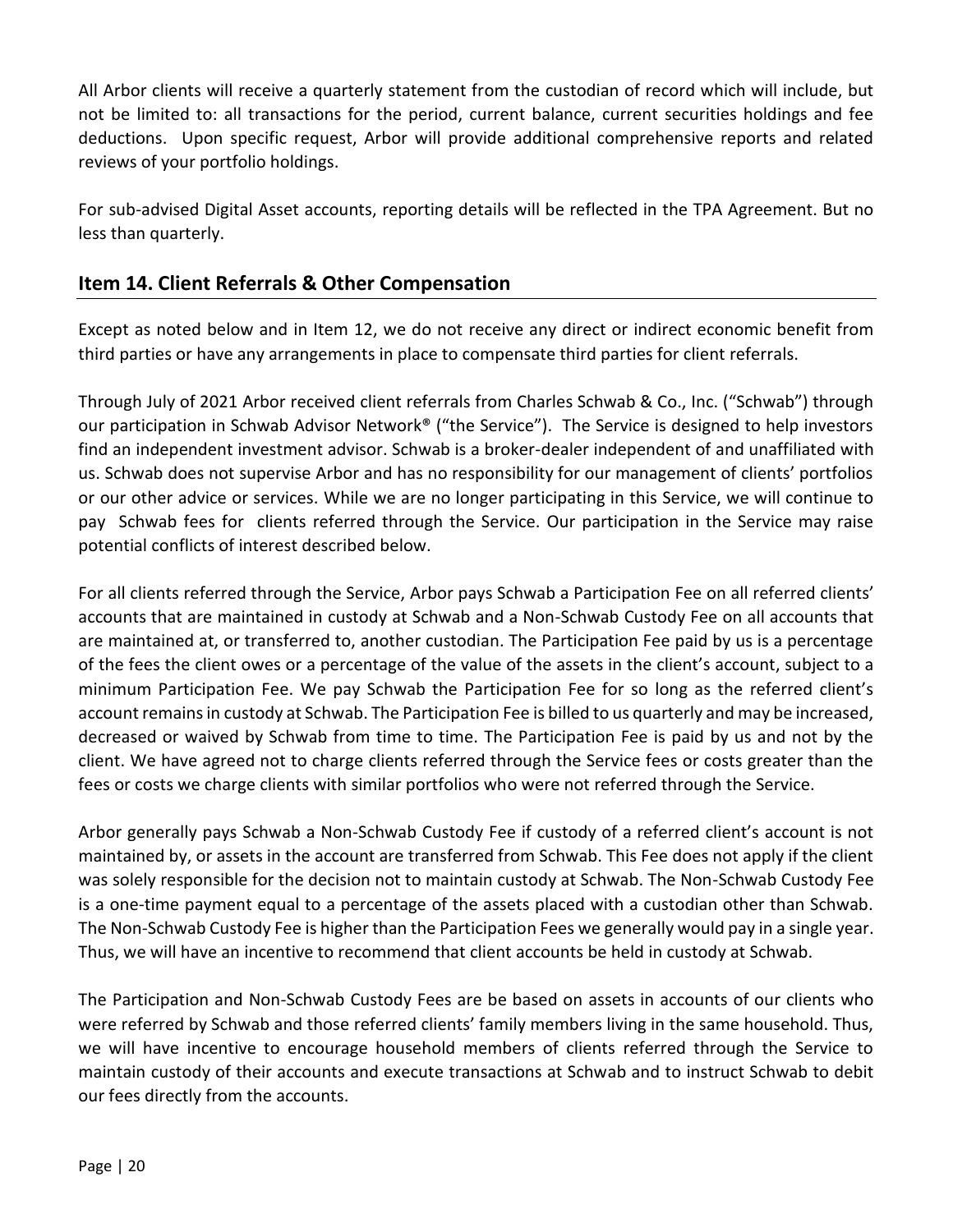For accounts of Arbor's clients maintained in custody at Schwab, Schwab will not charge the client separately for custody but will receive compensation from our clients in the form of commissions or other transaction-related compensation on securities trades executed through Schwab. Schwab also will receive a fee (generally lower than the applicable commission on trades it executes) for clearance and settlement of trades executed through broker-dealers other than Schwab. Schwab's fees for trades executed at other broker-dealers are in addition to the other broker-dealer's fees. Thus, we may have an incentive to cause trades to be executed through Schwab rather than another broker-dealer. Arbor nevertheless acknowledges its duty to seek best execution of trades for client accounts. Trades for client accounts held in custody at Schwab may be executed through a different broker-dealer than trades for our other clients. Thus, trades for accounts custodied at Schwab may be executed at different times and different prices than trades for other accounts that are executed at other broker-dealers. For this reason, and for asset management services exclusive of digital assets, we generally have all clients fill out a Prime Broker form in case we can get a better fill or obtain securities not offered through Schwab.

# <span id="page-20-0"></span>**Item 15. Custody**

All client funds and securities are maintained with a qualified custodian; we don't take physical possession of client assets. You will receive account statements and transaction confirmation notices directly from your Custodian at least quarterly, which you should carefully review. We urge you to carefully compare the Custodian's account statements with the periodic data you receive from us and to notify us promptly of any discrepancies.

We have the ability to deduct our advisory fees directly from your accounts based on your written authorization to do so, and this ability is technically considered "custody" but doesn't require separate reporting or a surprise audit of Arbor. In addition, in some cases clients execute standing letters of authorization ("SLOAs"), which are written directives from the client authorizing us to initiate payments from their custodial accounts to client-specified third parties. Although SLOAs are client-initiated and client-authorized, our ability to facilitate the payments covered by the SLOAs is considered "custody" under SEC guidance and requires us to report that we have custody over these account assets on our ADV 1A. To the extent the SLOAs comply with certain conditions, however, including that clients have the right to terminate the SLOA, and that the qualified custodian will confirm the status of the SLOA annually directly with the client, Arbor is not subject to a surprise custody audit.

## <span id="page-20-1"></span>**Item 16. Investment Discretion**

As indicated in Item 4, above, we provide discretionary and non-discretionary investment management services (as requested and accepted). Our authority is detailed in the written agreement between us. Discretionary authority allows us to execute transactions in your account(s) without getting your prior approval. Unless we have been given discretionary authority for your account(s), all transactions are executed on a non-discretionary basis, meaning we will confirm each transaction with you prior to execution.